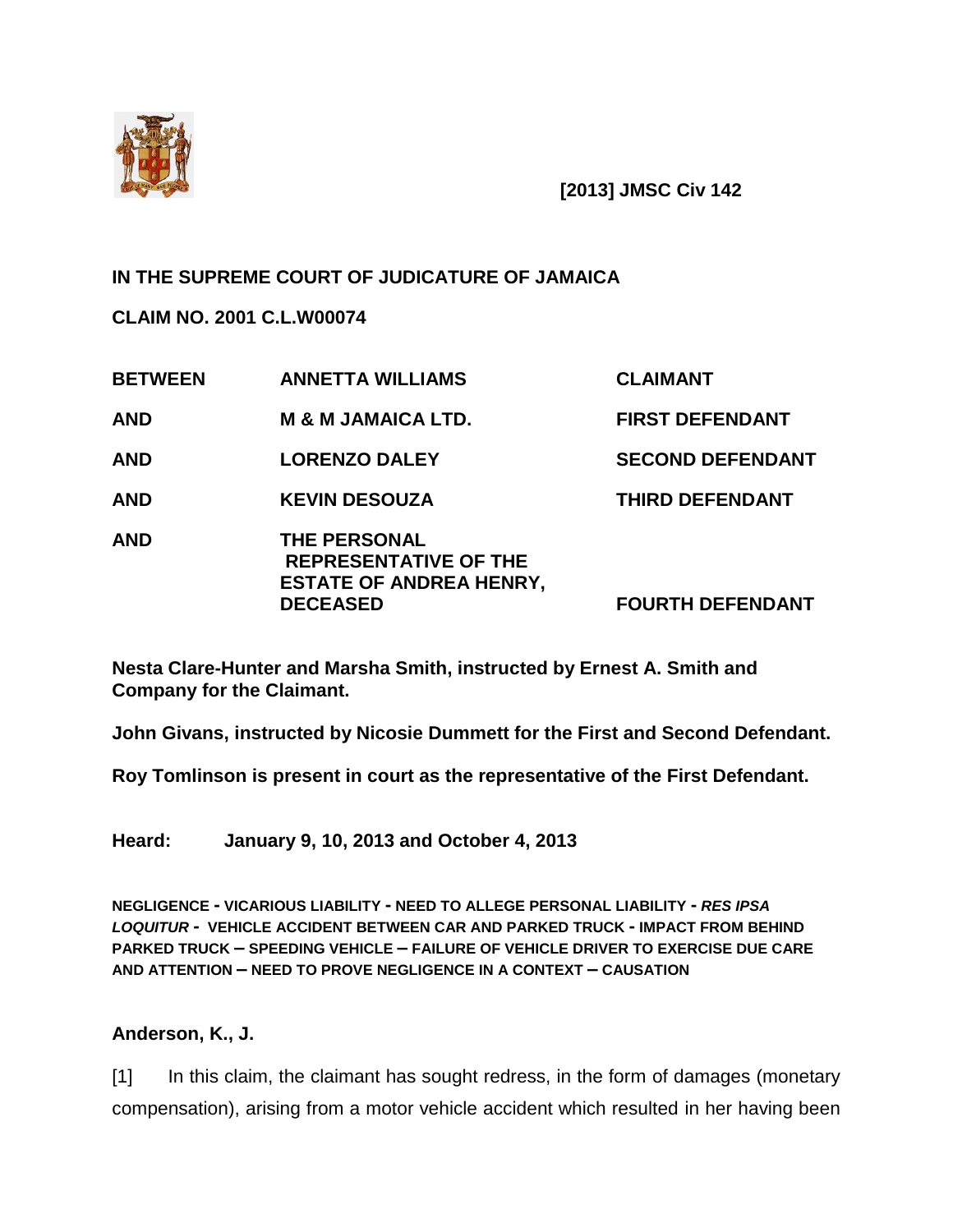injured and suffered financial loss. The claimant is presently forty-three (43) years of age and is a businesswoman.

[2] It is undisputed that on January 9, 2000, whilst the claimant was then travelling as a passenger in a Toyota Corolla motor car with licence number 9061BY, with that car then being driven by the third defendant as the servant or agent of Andrea Henry (deceased), whose personal representative is actually named as the fourth defendant, there was a collision between said car and a Mack truck with licence plate number – CA9352. The car collided into the rear right hand side of that Mack truck, which was then unoccupied and stationary, having earlier been parked in the location where the collision occurred. The second defendant was, at the time when the said truck was parked, the driver thereof and the servant or agent of the first defendant. The first defendant was, at all material times, the owner of the said Mack truck.

[3] The fourth defendant was never, as it transpired, served with any court process pertaining to this claim and as was made known to this court during the claimant's evidence as given while under cross-examination, a settlement was reached as between the claimant and the third and fourth defendants, whereby the claimant obtained the sum of \$1.5 million as compensation.

[4] From the claimant's statement of claim, wherein, as aforementioned, it is alleged that at all material times, the second defendant was the servant or agent of the first defendant, it follows inexorably from this, that the second defendant cannot be held personally liable, arising from this claim. It is alleged that the second defendant was not acting on his own behalf as the driver of the said Mack truck, but rather, as the servant or agent of the first defendant. As such, this allegation enables vicarious liability to attach to the first defendant, in the event that this court determines that Lorenzo Daley, whilst acting as the first defendant's servant or agent, acted negligently in relation to said Mack truck and that such negligence on his part, either caused or contributed to the occurrence of the accident which resulted in injury and financial loss to the claimant. In order for vicarious liability to attach to the first defendant though, it was not necessary to have added the second defendant, as a defendant in respect of this claim.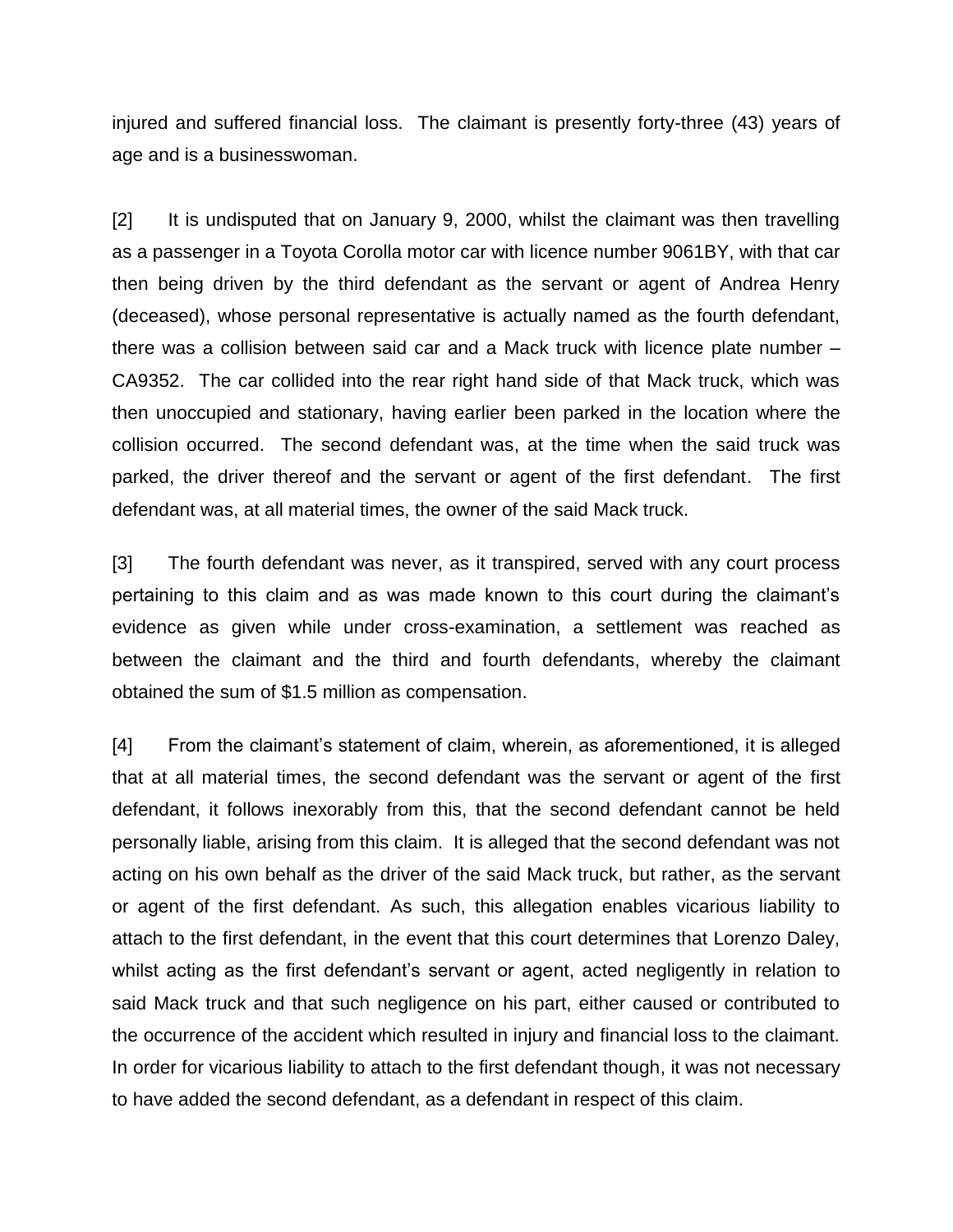[5] As a matter of law, the second defendant could only be held personally liable, arising from this claim, if, in the first instance, it was alleged either exclusively or in the alternative, that he acted on his own behalf and/or solely for his personal purposes when he parked the said truck, where it remained until the relevant accident involving the claimant, occurred. Following on the making of such an allegation, it could only be that if this court were to find such allegation that the second defendant acted on his own personal behalf in that respect, proven to the requisite standard, that the second defendant could then he held liable by this court personally liable in respect of this claim. Of course, if this court were to draw that conclusion, it would then mean that the first defendant could not then, properly be determined by this court, as being vicariously liable, since vicarious liability is comprised of a situation wherein an individual acts on behalf of another, or on behalf of a legally recognized entity, such as, for example, a limited company, in the capacity as an employee ('servant') or agent of another. As such, it is in general, routine practice in a case such as this, to allege that the driver of the relevant Mack truck, was acting either on his own personal behalf, or as servant or agent of the first defendant, when he parked the said truck, as, where, when and how he did. In the present claim however, the claimant has only alleged that at all material times, the second defendant was acting as the servant or agent of the first defendant. In the first and second defendants' joint and singular defence as filed, this has been admitted. In the circumstances, the claimant's claim against the second defendant has failed in its entirety and judgment on the claim is entered in favour of the second defendant.

[6] As regards the first defendant's alleged liability though, issues of fact have to be determined by this court and the evidence as given by respective persons has had to be carefully examined by this court, for the purpose of assessing whether or not the first defendant should be held liable to the claimant, arising from her injuries and economic loss and even if so, the exact extent of such liability must also be determined by this court.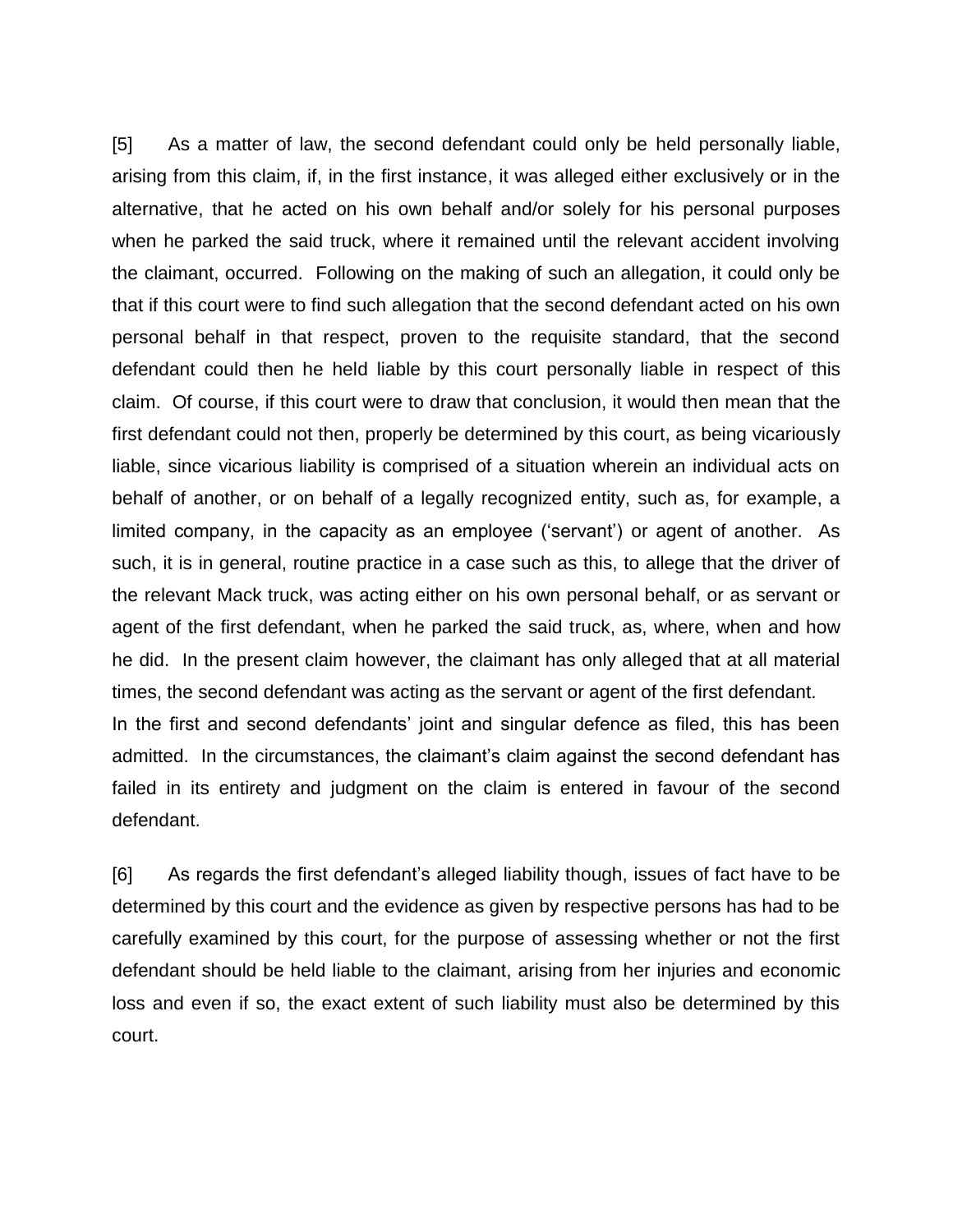[7] It is alleged by this claimant herein, that the collision between the car in which she was being driven at the material time and the then stationary Mack truck, was caused and/or contributed to, by the negligence of the second and/or third defendant. Of course, as already set out in this judgment, if the second defendant was at all negligent in the specific respects as alleged, and therefore, either wholly caused or contributed to the occurrence of the relevant accident, as a consequence of such negligence, then the first defendant will be vicariously liable for his negligent actions and as such the claimant would thereby have succeeded in proving her claim against the first defendant to such extent (i.e. to the extent of negligence as alleged and proven in relation to the second defendant).

[8] The extent to which, if at all, the third defendant may be concluded by this court as having been careless (negligent) as alleged, in the cause of the relevant motor vehicle collision, whilst not relevant at this juncture, for the purpose of assessing the extent (if to any extent at all) of the third defendant's liability in respect of this claim, is of great relevance, for the purpose of assessing the extent, if any at all, to which the second defendant's negligence may have either caused or contributed to the relevant accident's occurrence. By extension, the assessment of that extent (if any at all), will be of critical importance for the purpose of determining whether the first defendant should be held liable to the claimant at all, in respect of her claim against them and if so, to what extent.

[9] Interestingly enough, neither the second nor the third defendant, have provided any testimony to this court in respect of this claim. This is a bit surprising to this court, especially since they would have been the best persons to tell the court exactly what they did or did not do, insofar as any such information would be pertinent to the matter at hand. Nonetheless, the claimant testified, as did Mr. Roy Tomlinson – the first defendant's equipment manager and this court has carefully considered their respective testimonies, for the purpose of rendering judgment herein.

[10] The first and second defendants are denying that they were negligent at all and in addition, are contending that it was the third defendant's negligence, which at the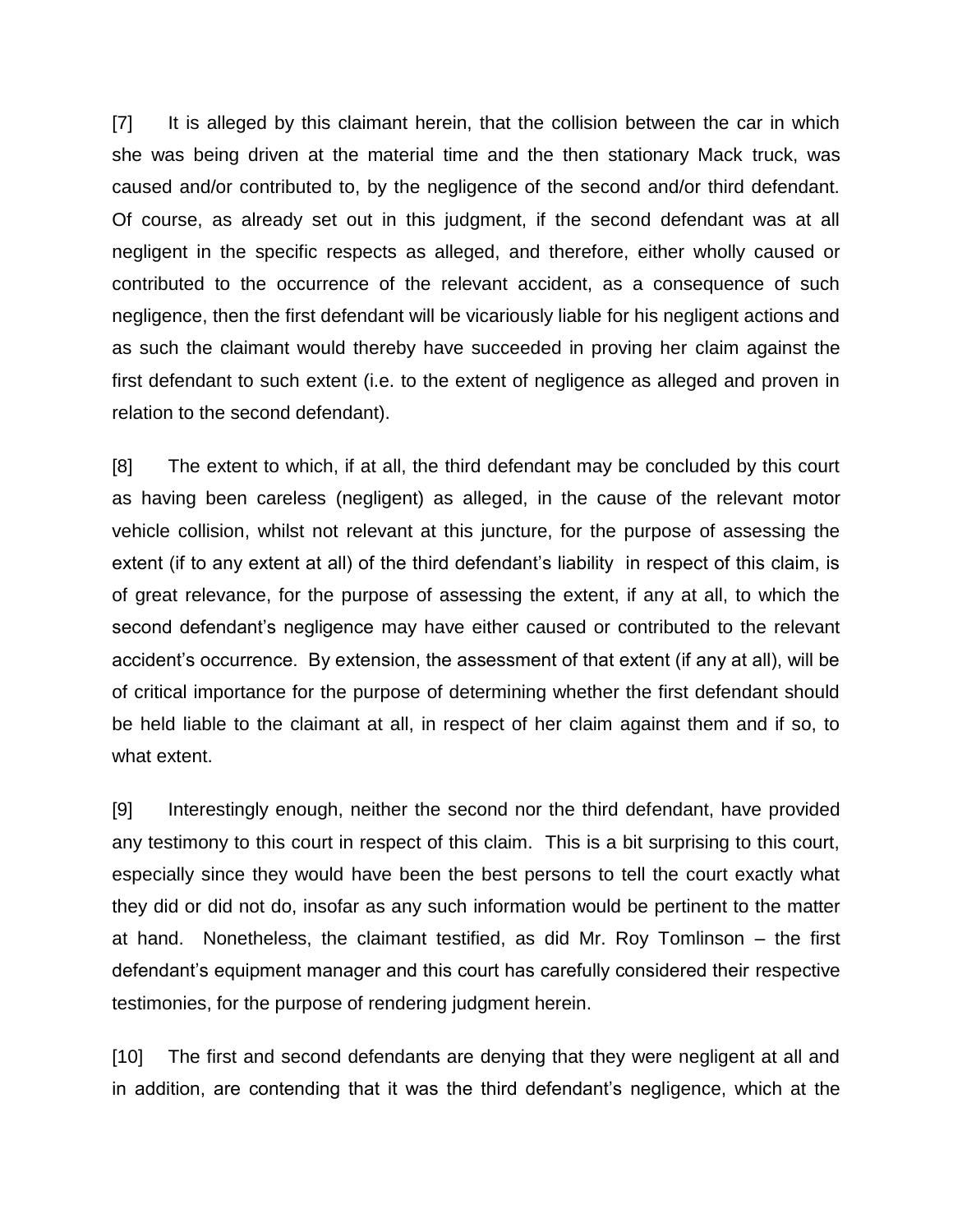very least, contributed to the relevant collision's occurrence. The very essence of the defence is that the relevant accident's occurrence, was either exclusively caused, or at least, contributed to, by the negligence of the third defendant who, as it may be recalled, was, at the material time, the driver of the car in which the claimant was then travelling as a passenger and then seated to the right side, on the back seat thereof.

[11] The precise nature of the negligence upon which the claimant's claim as against the first and second defendants is founded, has been set out in the claimant's statement of claim, which was filed on June 13, 2001 – prior to the introduction into law of Jamaica's Civil Procedure Rules. Equally too, the precise nature of the negligence on the part of the third defendant upon which the first and second defendants' defence is founded has been set out in their filed defence, which was also filed prior to the introduction into law, of Jamaica's Civil Procedure Rules, this insofar as same was filed on August 20, 2001.

[12] The first and second defendants' defence is, insofar as it alleges negligence on the part of the third defendant, as having exclusively caused and/or contributed to the relevant accident's occurrence, equivalent to what would constitute under the Civil Procedure Rules (CPR) as presently exist, an ancillary claim, seeking from the third defendant, a contribution or indemnity. The third defendant has not chosen to defend such allegations of negligence as have been made against him by the first and second defendants. As such, the first defendant's claim against the third defendant, alleging negligence on his part, in the causing of the relevant accident, if the claimant establishes liability on their part, for her loss, must succeed and then be taken as proven by default, this because, as this court was informed by the first and second defendants' counsel, during his oral closing submissions as presented to the court, their defence/ 'ancillary claim' had been served on the third defendant. It should be noted also, that, in her statement of claim, the claimant had expressly contended that at all material times, the third defendant was the driver of the aforementioned Toyota Corolla motor car and the servant or agent of the fourth defendant. In their defence though, understandably, the first and second defendants have made no admission as to same.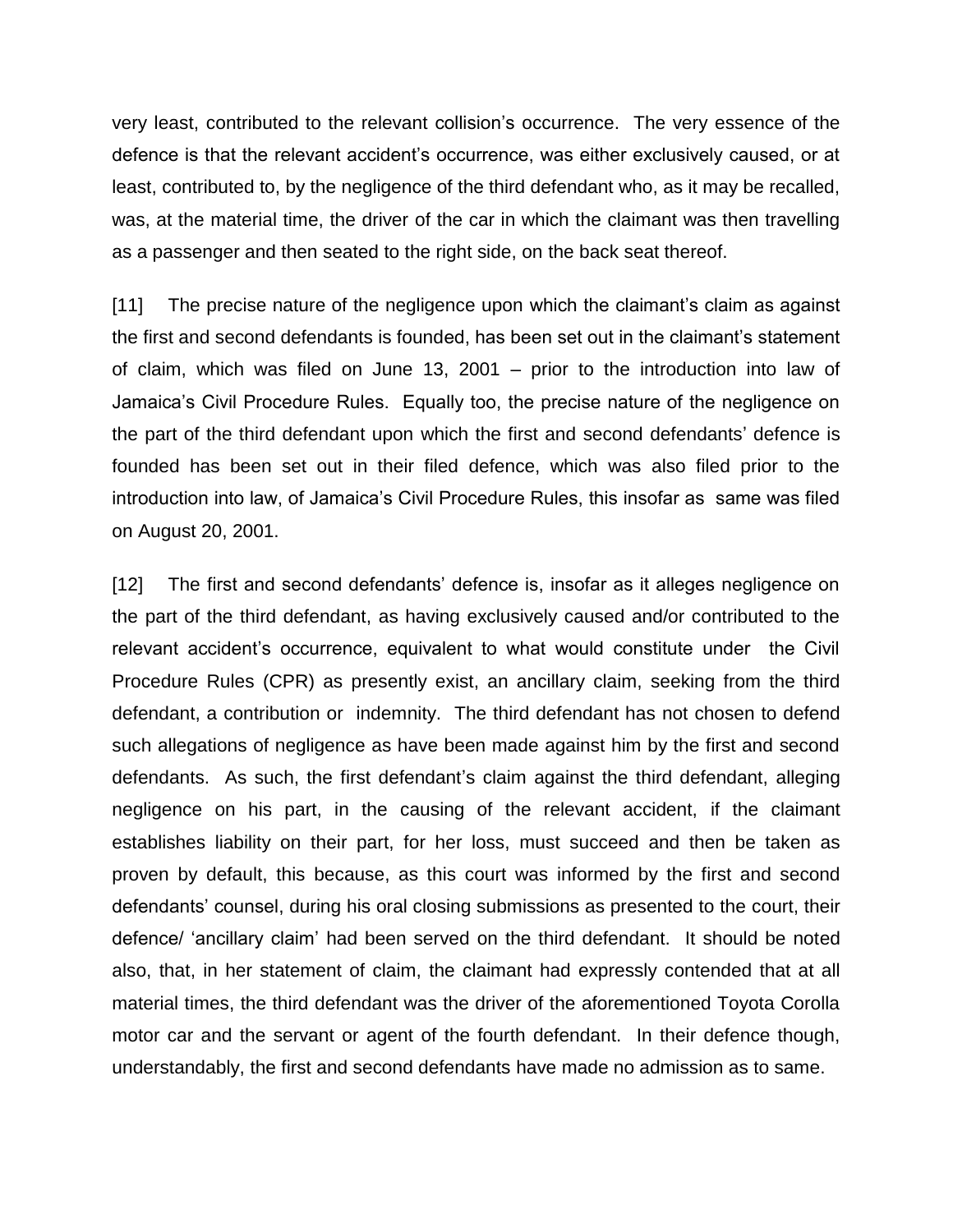[13] It should be noted that the second defendant's 'ancillary claim' against the third defendant cannot succeed, even though said 'ancillary claim' was served on the third defendant. This is so because, as the same is an 'ancillary claim', it can only succeed if the claim brought by the claimant against the second defendant has succeeded to the extent whereby this court has adjudicated that said claim has been duly proven. As such, since the claimant's claim against the second defendant has, for reasons earlier provided herein, been unsuccessful, it follows, that the second defendant's 'ancillary claim' against the third defendant, must fail. The failure of same though, will carry with it, no negative consequence for the second defendant, since he had only been seeking, via that 'ancillary claim' an indemnity from the third defendant, in the event that the claimant's claim against him, had succeeded.

[14] At trial, whilst there was evidence expressly given to the court, by the claimant, as regards the third defendant having been driving the said Toyota Corolla in which the claimant was a passenger at the material time, there was no evidence given from which it could, at all, be deduced by this court, that at that time, the third defendant was driving as the servant or agent of the fourth defendant. There does not even exist, for the purposes of this claim, evidence as to the ownership of the said Toyota Corolla car. In any event, even if such evidence had existed, it is now the law, that the mere driving of a vehicle belonging to another person, is not sufficient in law, to enable a court to affix vicarious liability upon the owner of said vehicle, arising from the negligence of the driver, which results in injury and/or financial loss. See in this regard: **Morgans v Launchbury** (H.L.) – [1973] A.C. 127. As such, it is now only for this court, to determine the extent to which the first defendant may be liable, in respect of the claimant's claim for damages for negligence, as brought against them and further, the extent to which the third defendant should be held liable to indemnify the first defendant for any loss suffered by that defendant, in the event that this court holds that defendant liable to the claimant to any extent.

[15] This court also carefully bears in mind, that the claimant has already been compensated by the third and fourth defendants, to the extent of \$1.5 million, arising from a settlement agreed upon by them in that regard. This is very important because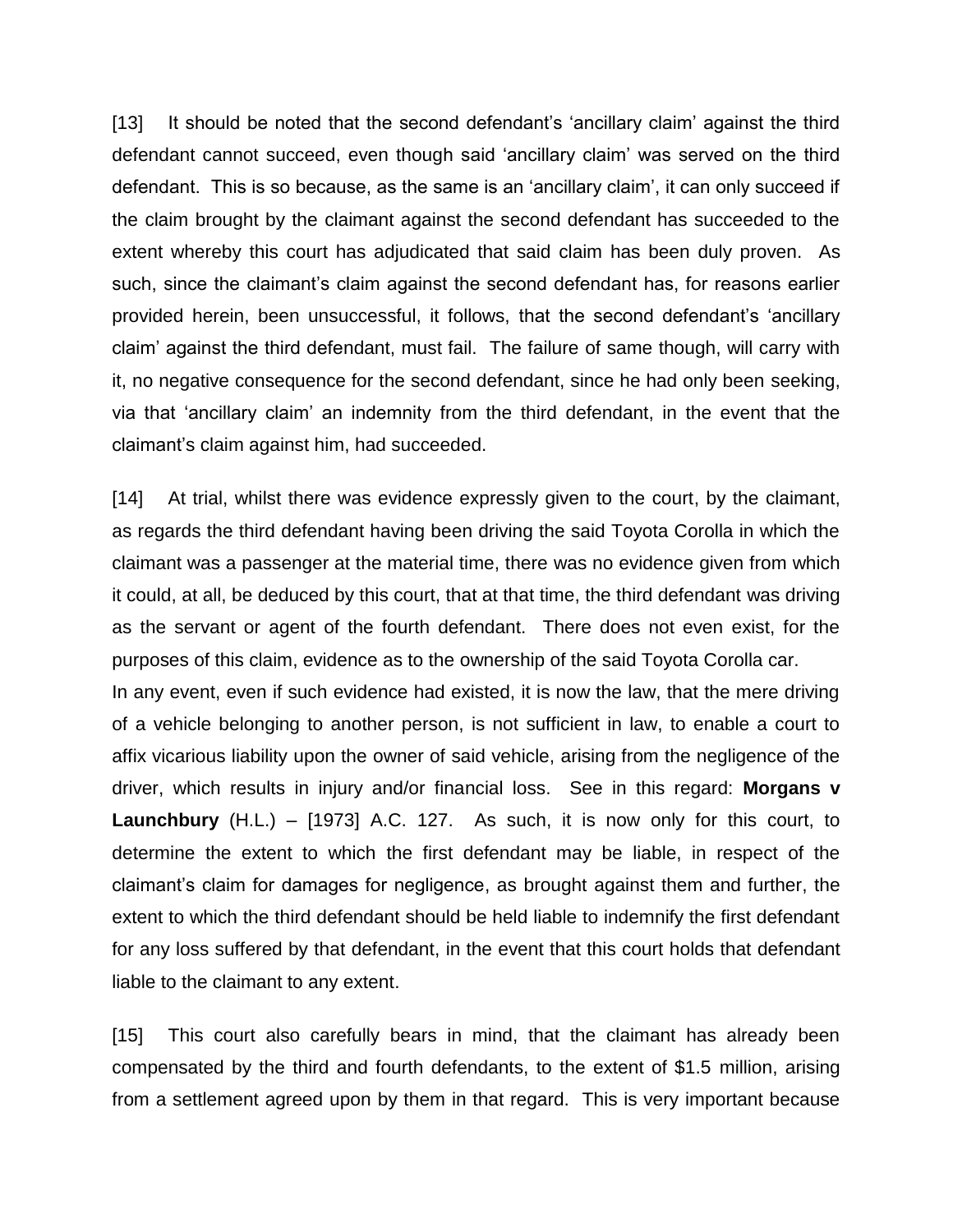the claimant ought not, even if the first defendant is held liable to the claimant, for damages for negligence, arising from this claim to be over compensated arising from her claim. If therefore, she (the claimant) has already received from the third and fourth defendants, the maximum sum of compensation which the court could and thus, would award to her in respect of this claim – which is now being pursued only against the first and second defendants, then no further sum can or ought to be awarded to her. This court must always be astute to ensure that its processes are not abused for the purpose of enabling a party to be over-compensated for any legally recognized wrong done to such party by another.

[16] What then, are the respective particulars of negligence as alleged by the claimant as against the second defendant and in response, by the defendants, against the third defendant? The particulars of negligence as alleged against the second defendant by the claimant are as follows:

- a) Failing to keep any, or any proper look-out for other users of the road;
- b) Parking without due care and attention;
- c) Parking without park lights;
- d) Failing to give any or any adequate warning of the presence of the unlit parked Mack truck.

[17] The first and second defendants have adopted all of the particulars of negligence as set out by the claimant in her claim, in relation to the third defendant. In addition, the first and second defendants have separately set out, in their defence, their alleged particulars of negligence on the third defendant's part. Such respective particulars are summarized below:

- a) Driving at a speed which was excessive in the circumstance; and
- b) Failing to keep any or any proper lookout or to have any, or any sufficient regard for others users of the said road; and
- c) Failing to see Mack truck registered CA9352 in sufficient time to avoid the collision or at all; and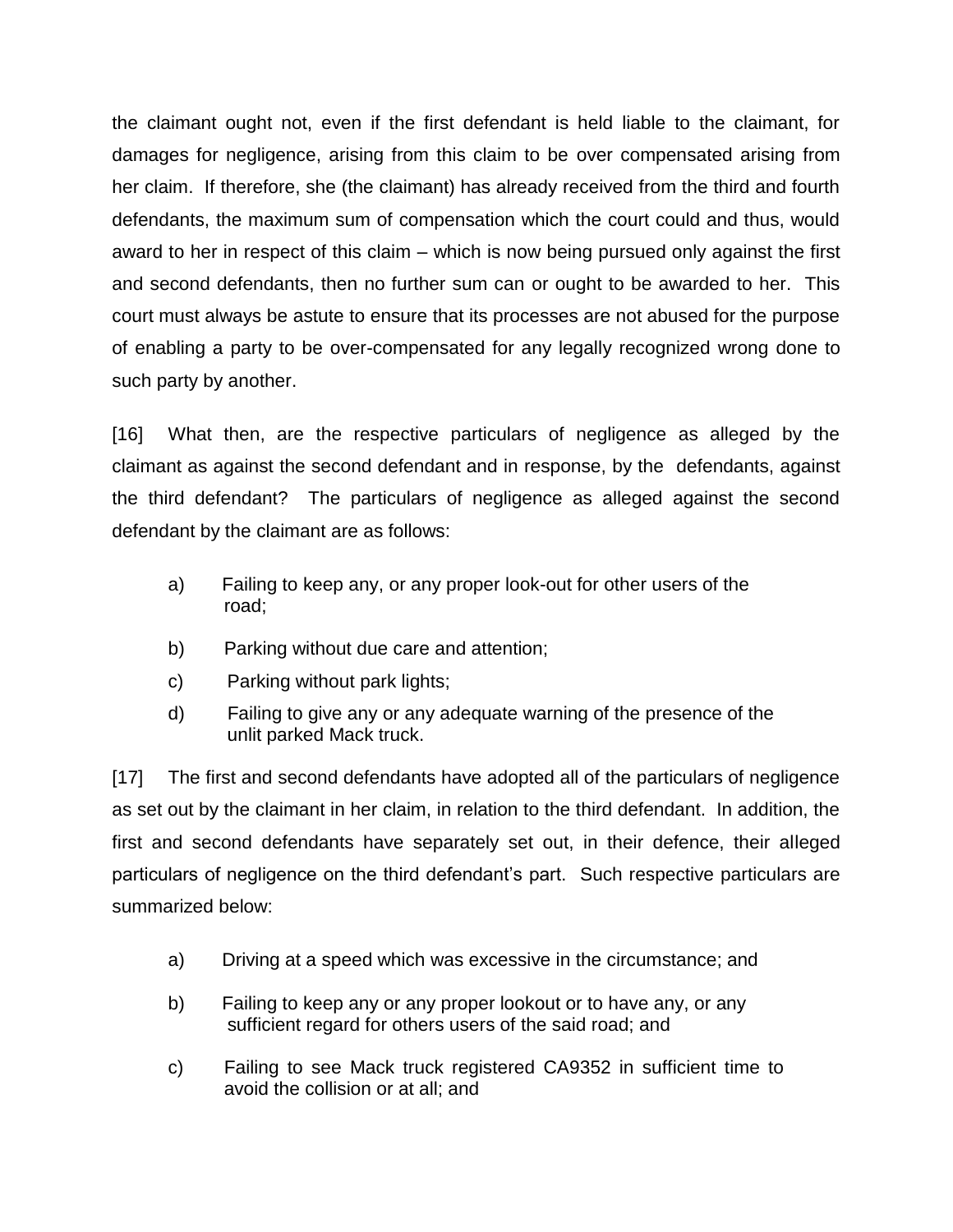- d) Failing to have or keep any proper control of the said motor car; and
- e) Failing to stop, to slow down, to swerve, or in any other way, so to control the said motor car, so as to avoid the collision; and
- f) Failing to heed and observe the presence of the Mack truck with licence plate number – CA9352 on said road; and
- g) Failing to observe and/or heed the presence of the first defendant's Mack truck with licence plate number CA9352 properly parked close to its left on the said road with lights and reflectors thereon; and
- h) Colliding with the first named defendant's said parked motor truck.

[18] It is solely in the context of the particulars of negligence as alleged by and against the relevant parties, that this court must determine this claim. This court also has borne in mind that the burden of proof rested on the claimant throughout the trial of this claim. There are though, circumstances in which an evidentiary burden rests on a defendant to a claim for damages for negligence, this even where such defendant is doing no more than denying the negligence as alleged against him/her, or them. This would or could only arise though, in circumstances wherein, from the facts surrounding a particular accident, as determined by a court, this court concludes that those facts raise a presumption of negligence on the part of the defendant. If that presumption is not sufficiently answered by evidence brought in response to same, by the relevant defendant, then that defendant ought properly to be held liable by the court, for damages for negligence. This court takes the view in the claim now at hand, that such a presumption applies in respect of the first defendant's claim seeking what, in essence, is an indemnity from the third defendant, arising from the relevant accident having occurred and thereby having caused injury and financial loss, to the claimant. This is therefore, an appropriate claim, in this court's mind wherein the aforementioned presumption, which is more commonly known in legal circles, as '*res ipsa loquitur*,' should be applied as between the first and second defendants and the third defendant.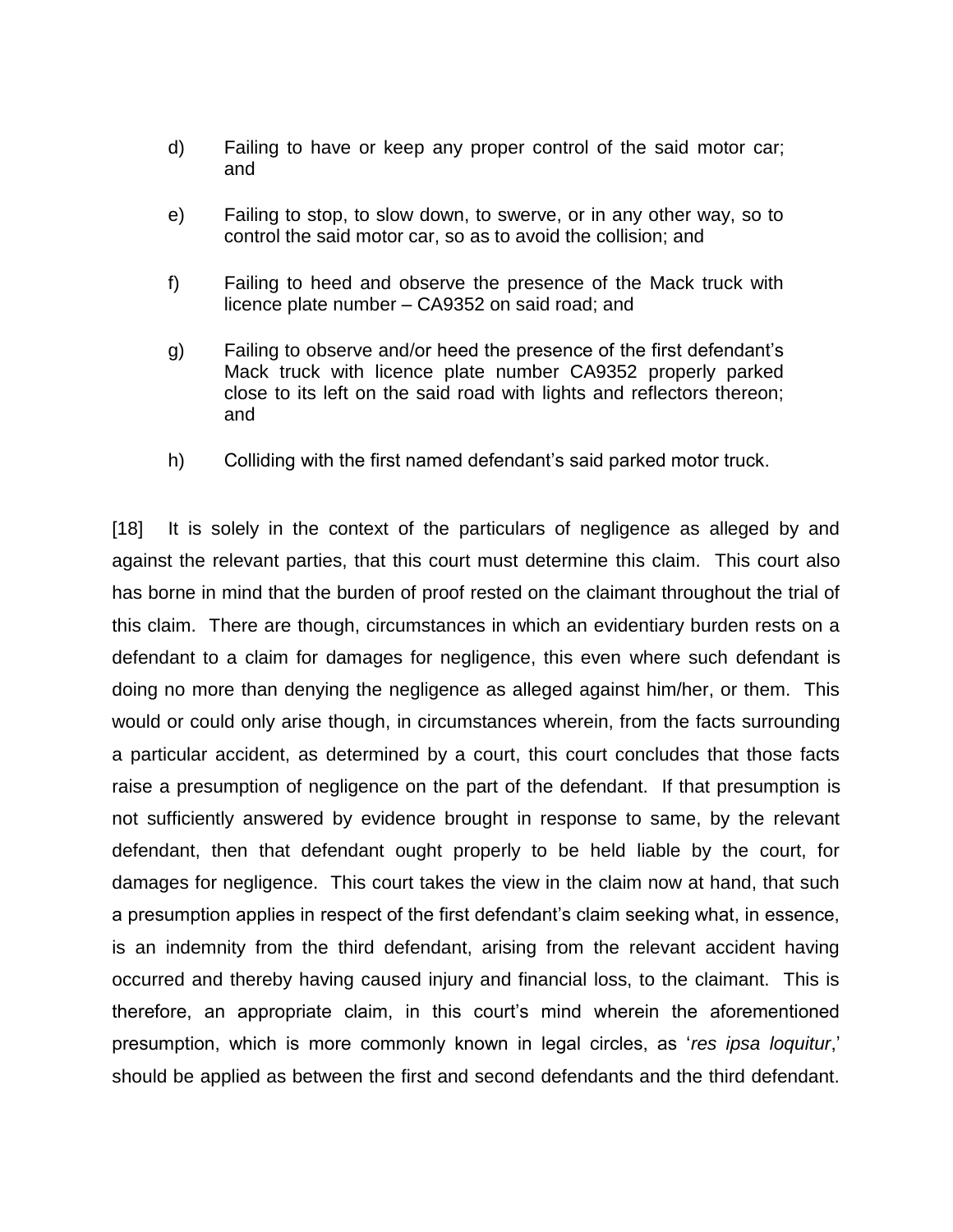The legal principles established in relation to this now long recognized doctrine of '*res ipsa loquitur'* are therefore set out, in a little more detail, further on this judgment.

[19] The evidence of the relevant parties as provided at trial, both orally and in respective witness statements has significantly narrowed down the factual issues in dispute between the parties. Thus, there exists no dispute as to when or where the accident occurred, nor even as to whether the first defendant's truck was, 'properly parked' when the vehicle crash occurred, involving said truck and the car which was then being driven by the third defendant, nor as to the fact that said truck was impacted with, by the vehicle then being driven by the third defendant, on a straight road, with no other vehicle then even in close vicinity to where the said crash occurred, either then being driven on said road, or parked anywhere nearby. It is also not disputed that the precise area of the roadway where the Toyota Corolla crashed into the rear of the first defendant's then parked Mack truck, is wide enough so that two trucks could have passed by each other, side by side. The claimant herself, during cross-examination testified to all of these things. She was the person who also testified that she is a licensed driver and that at the relevant time, the truck was, 'properly parked.' That relevant time of the occurrence of the relevant vehicle crash, was testified to by the claimant, during cross-examination, as being 4:00 a.m. Also, under cross-examination, the claimant agreed with the suggestion which was made to her by defence counsel – Mr. Givans, that at the time of the crash, the third defendant was then driving the Toyota Corolla motor car, in which the claimant had then been a passenger, at a speed in excess of 50 miles per hour (hereinafter described by the acronym – 'mph') but less than 70 miles per hour. The claimant also testified though, while under crossexamination, that the third defendant was not 'speeding' at the time when the relevant crash occurred. During cross-examination, the claimant further testified that after the crash, the car in which she was then travelling, spun one time into the bushes which were located to the rear of the relevant Mack truck. As a result of the relevant vehicle crash, according to the claimant's evidence given while under cross-examination, the car door slammed inwards and thereby caused injury to her arm. That injury and other injuries suffered by the claimant have been accepted by the first and second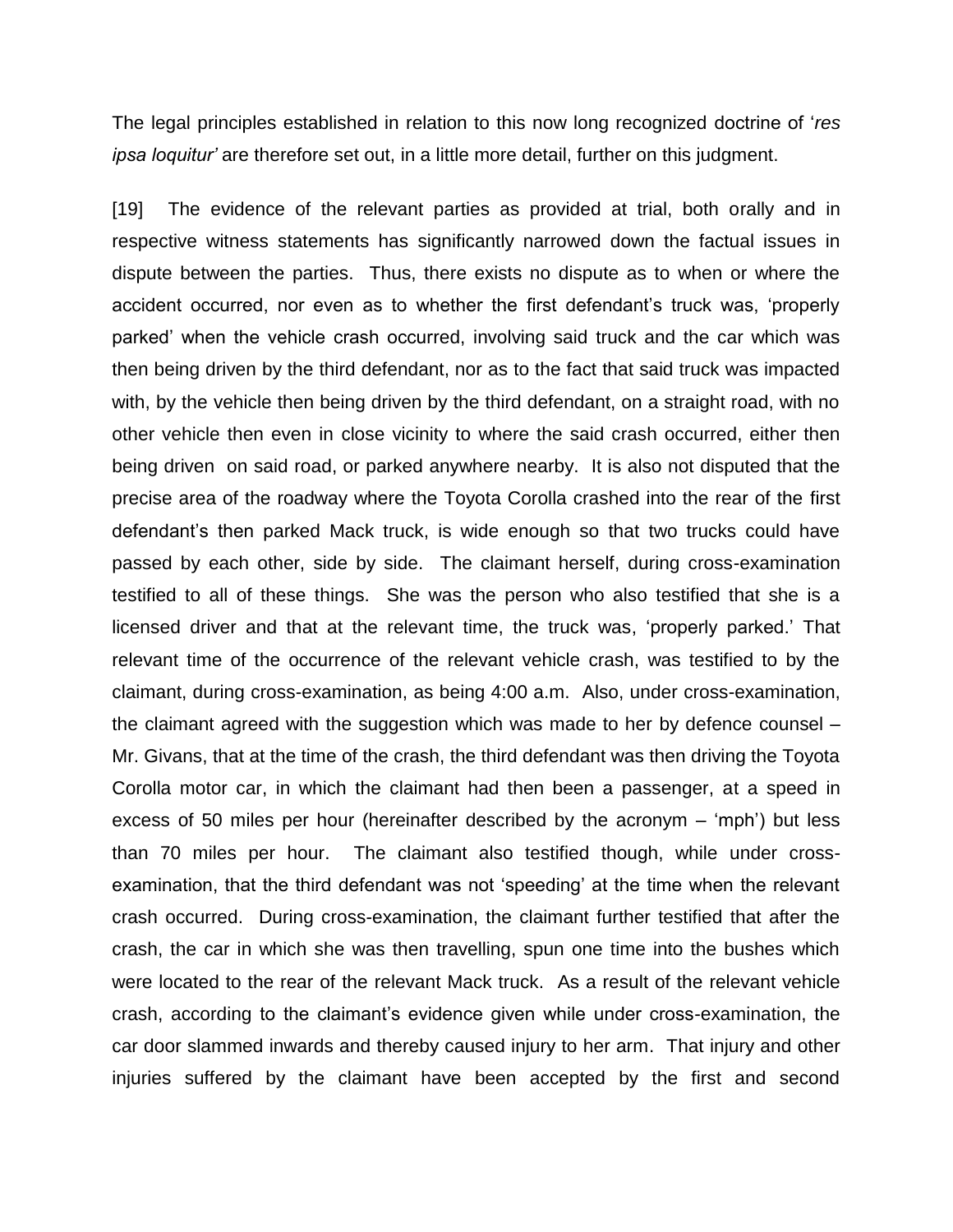defendants, as confirmed by various medical reports which were admitted into evidence at trial, as agreed documents. Those injuries are as follows – fractured arm; pain in left chest; mild localized tenderness in the upper left chest region; and pain and swelling in the lateral aspect of the right foot. At the material time, the claimant was seated in the backseat of the Toyota Corolla motor car and in the front passenger seat in front of her, was one Andrea Henry. This court heard no evidence from anyone though, at any time during the trial, as to whether that car is a left hand or right hand drive vehicle. This court therefore, has been unable to draw any conclusion in that specific respect.

[20] The claimant agreed with defence counsel's suggestion as made to her during cross-examination, that at the material time, the Mack truck was parked touching the bushes to the left hand side of the road. This court has concluded from this evidence, combined with the claimant's evidence that at said time, the Mack truck was, 'properly parked,' in that, at that time, the said truck was parked to the farthest left hand side of the road, alongside the bushes. This court is unable to conclude, from the evidence as presented before it at trial, that it was either unsafe to other road users for the said truck to have been parked at that specific location, or that it was unreasonable for the first defendant's then employee – the second defendant, to have parked the said truck, at that specific location. Clearly, from the evidence as provided to this court by the claimant, there can be no doubt that there was more than sufficient space available to the third defendant – whilst driving the said Toyota Corolla car, to have safely passed by the said truck, this especially since there were no other vehicles then either oncoming towards the car which he was driving, or parked in the immediate vicinity of where the relevant crash occurred. Also, this court accepts the claimant's evidence, that at the material time, the car then being driven by the third defendant, had on its vehicle lights, albeit that she did not know whether it then had on its high or low beam lights. That particular roadway, where the relevant crash occurred, had no lighting at that time. As such, to this court's mind, a reasonable car driver who was driving a car in that locale, at 4:00 a.m., would have ensured that such car's high beam lights were then on. If there had been an oncoming vehicle, such high beam lights could easily have been changed to low beam, so as not to either inconvenience, or temporarily blind the oncoming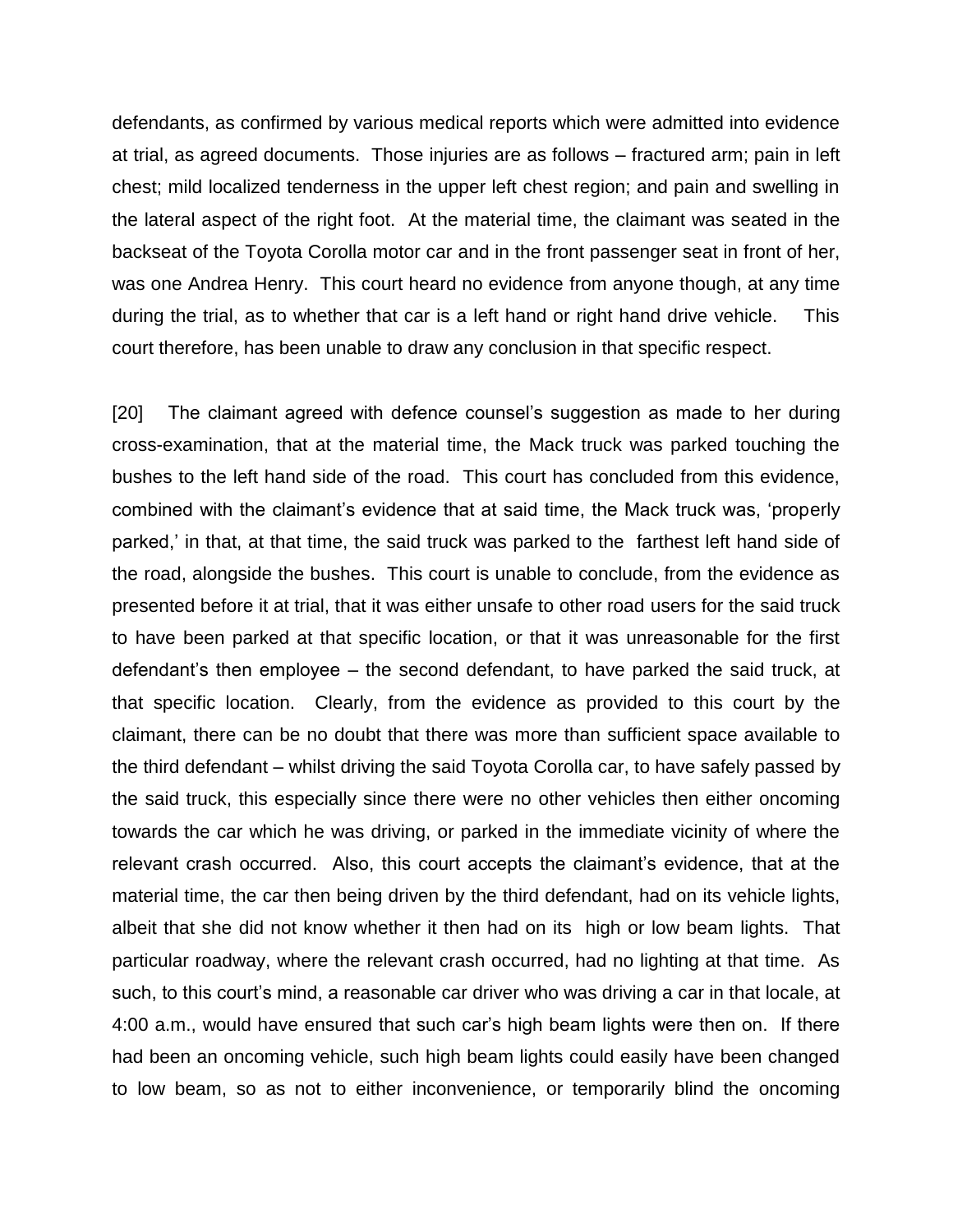vehicle's driver. That, however, was not the factual scenario with which the third defendant was faced when the car which he was then driving, crashed into the rear of the first defendant's then parked truck. No evidence has been given to this court by anyone to even remotely suggest that any vehicle was oncoming when the relevant crash occurred. Why then, could the third defendant, with reasonable care and exercise of reasonable skill as a driver, not have entirely avoided having the car which he was then driving, crash into the rear of the first defendant's then parked truck? This court will address its mind to this critical issue, further on in this judgment.

[21] There were other important aspects of evidence, provided to this court by the claimant, in response to questions asked of her by the court itself, for the purpose of clarification. During her answers to questions asked of her by the court, the claimant demonstrated by pointing out within the trial court-room, the width of the roadway where the relevant vehicle accident occurred. From that demonstration, it was agreed upon by all counsel and the court, that the distance pointed out was between fifteen (15) and twenty (20) feet. From that evidence alone, this court accepts that at the material time, the car being driven by the claimant had every means to and should have been able to have easily overtaken the first defendant's Mack truck which was then parked properly as per the claimant's own testimony. Further testimony was provided to this court, as to the exact location where the relevant truck was parked at the material time, particularly in relation to the roadway. That testimony was provided to this court by the only witness who testified on behalf of the first and second defendants, namely, Roy Tomlinson, who is the first defendant's equipment manager. The further testimony as provided to this court in that respect is considered more closely, further on in this judgment.

[22] As may be recalled, it was earlier set out in this judgment that the claimant had testified under cross-examination that after the car which was then being driven by the third defendant had impacted into the right rear of the Mack truck, it (that car), had then spun into the bushes to the back of the truck. When asked by the court what she meant when she said that the said car had spun into the bushes to the back of the truck, the claimant's response was – 'The side farthest from the side that the vehicle which I was travelling in, had hit into.' The evidence clearly indicates that not only was the third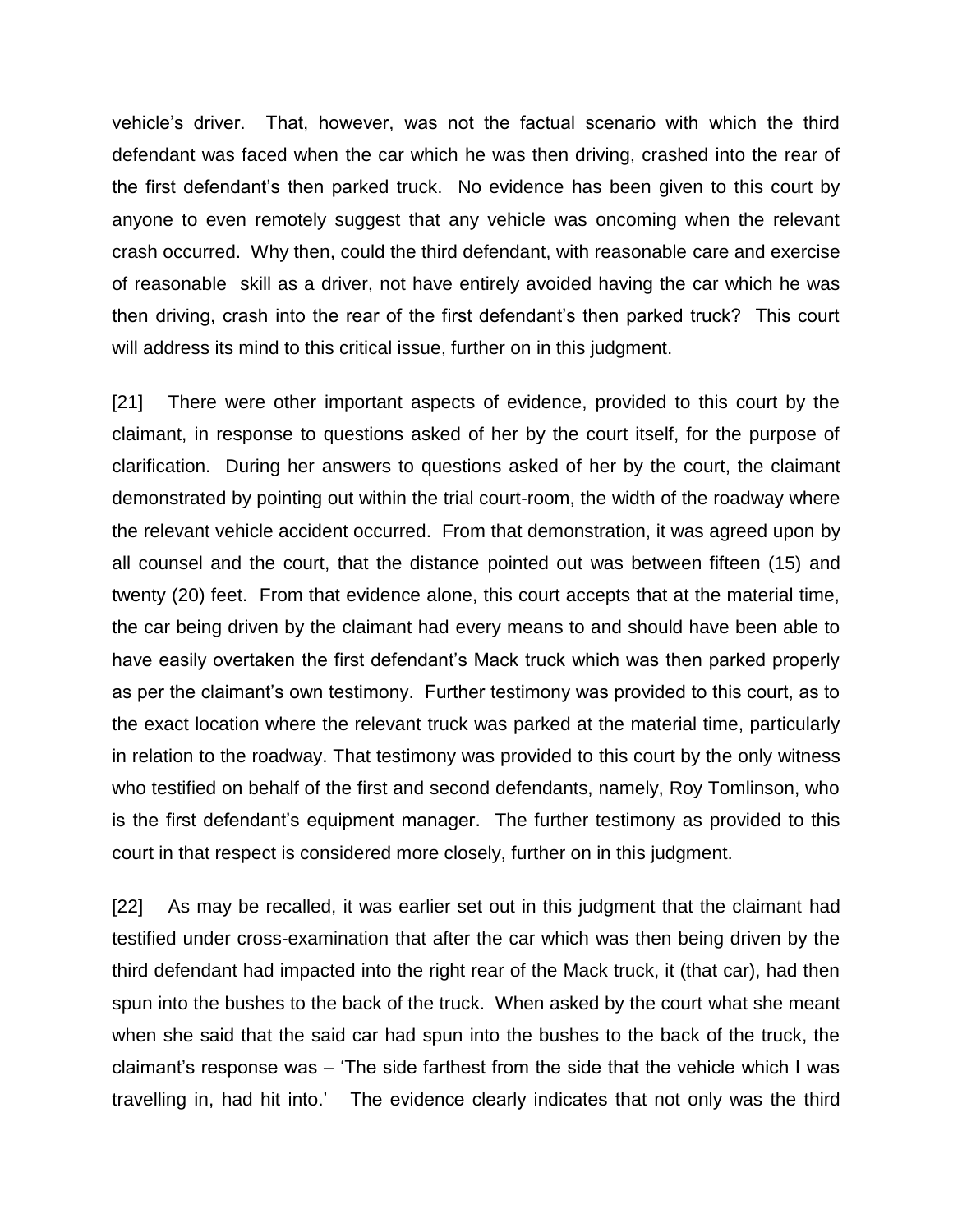defendant driving the Toyota Corolla motor car at the material time, at a fast speed on a completely unlit by street lights, segment of the roadway, but was doing so to the extent that, after having impacted that car into the car into the right rear of the Mack truck, the said car could not even be controlled by the third defendant and as a consequence, it then spun into the bushes to the left rear side of the said truck.

[23] The claimant was asked the following question by the court – 'What is speeding?' Her response was – 'It is when you are driving 80 miles per hour and over.' The court then asked her –'When you answered the suggestion earlier that the vehicle you were travelling in that morning was speeding, was it in the context of your understanding that 'speeding' is when one is when one is driving 80 miles per hour and over?' The claimant's answer to that question which was asked of her by the court was – 'yes.' This court must state firstly, that it was very surprised by these last two-mentioned answers of the claimant, to questions posed by the court, since the claimant is, according to her own evidence, a licensed driver. Clearly, her answers to both of the last two-mentioned questions, as were posed to her by the court, are both incorrect as a matter of law. 'Speeding' in law, arises in situations wherein a person is driving at a speed which is faster than the speed limit prescribed by law for a particular location. There is, to this court's knowledge, no single speed limit applicable to all locations within Jamaica, at all times of day or night. Speed limits vary, depending on where one is driving and also, depending on what type of vehicle is being driven by someone, at a particular date and time. Thus, for instance, the speed limit for cars is not the same as for trucks. Also, the speed limit on highways is not the same as on a road within a rural district. In the matter at hand, according to the claimant's evidence also as given in response to questions posed to her by this court, stated that the relevant accident had taken place on Dawkins Pen Road, which is located in the Lionel Town district. This of course then, is an accident which occurred on Dawkins Pen main road in the parish of Clarendon – as was alleged by the claimant in her statement of Claim. This court has regrettably, not been made aware by counsel for either the claimants or the first and second defendants, as to what was the speed limit for that road, at the material time. This court has thus, not drawn any conclusion in that regard. This court does not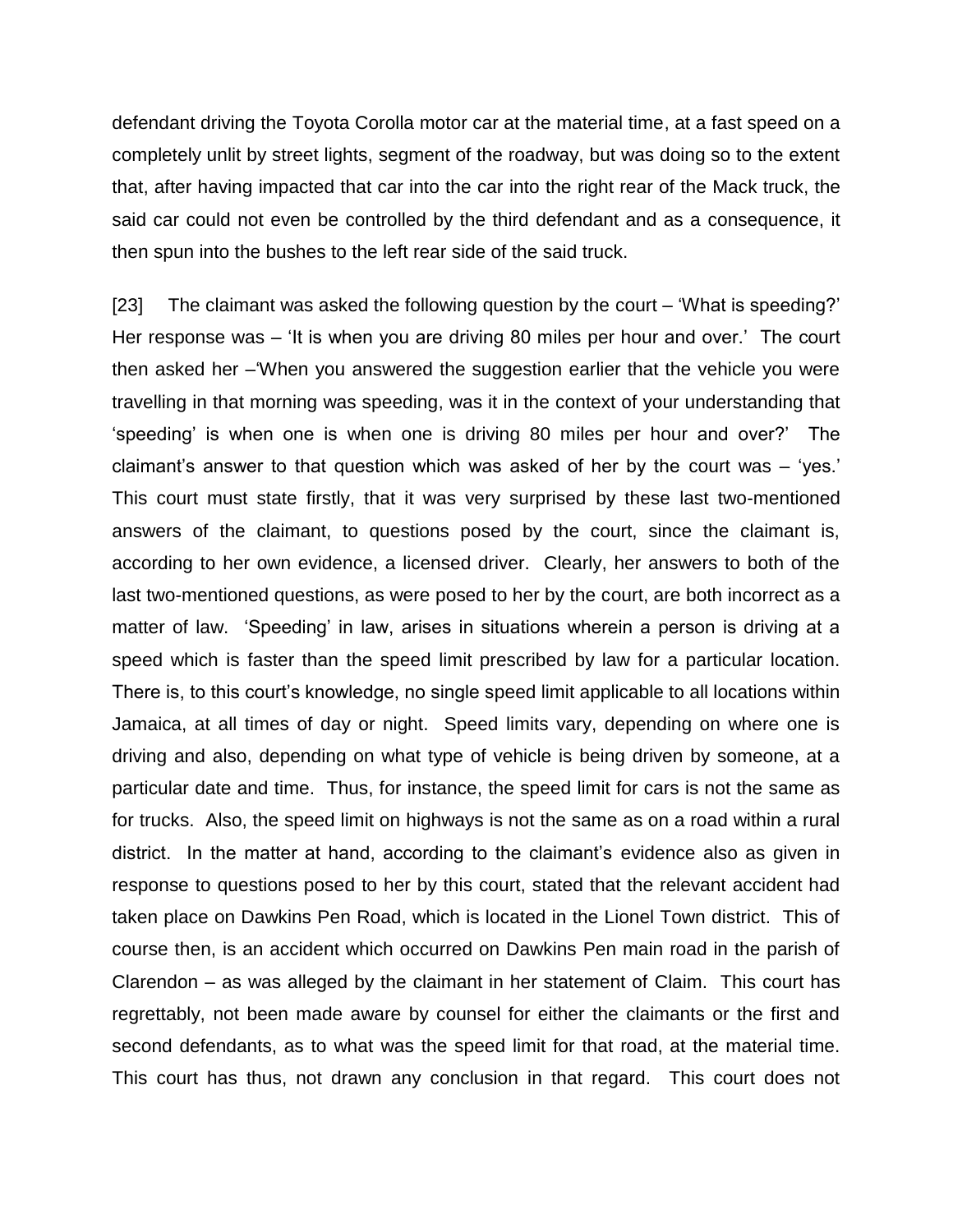believe that it is necessary to conclude as regards same, to make a final adjudication upon this claim.

[24] This court must, at this juncture though, make it pellucid that speeding is not, in and of itself, in all cases, tantamount to negligence, or even evidence of negligence. Whether speeding is to be taken as either constituting negligence in and of itself, or as even so much as constituting evidence of negligence, must always depend on the precise circumstances in which such vehicle speeding took place. See: **King v Scott** [1965] 2 All ER 588. (This being a criminal case, but the legal principles emanating from which, can and ought to be applied in a civil claim for damages for negligence, wherein vehicle speeding is an important factor to be considered). Insofar as the law surrounding the tort of negligence is concerned, this court is required to consider the relevant facts as determined by the court, contextually and entirely from an objective viewpoint, considering in that regard, what would or would not have been done by a 'reasonable man' whilst in a situation such as that which was faced by the third defendant, whilst he was driving the Toyota Corolla car along the Dawkins Pen main road in Lionel Town, Clarendon, at approximately, 4:00 a.m., this being up until just before the said impact between that car and the right rear side of the Mack truck occurred.

[25] The only witness, who testified in respect of this claim on the defendant's behalf was a 'supervisor' employed by the first defendant (see his occupation as was stated in the first paragraph of his witness statement). When he provided oral testimony to the court in respect of this claim, however, that witness – Mr. Roy Tomlinson, specifically then described his present occupation as being the equipment manager of the first defendant. It is unknown by this court though, what his occupation description was, when the relevant accident occurred on January 9, 2000. What is not in dispute though, is that on that date, Mr. Tomlinson was employed by the first defendant. This court can and does infer from his oral evidence as was provided to this court during trial, that as at the date of the relevant accident, Mr. Tomlinson was employed by the first defendant in a supervisory role.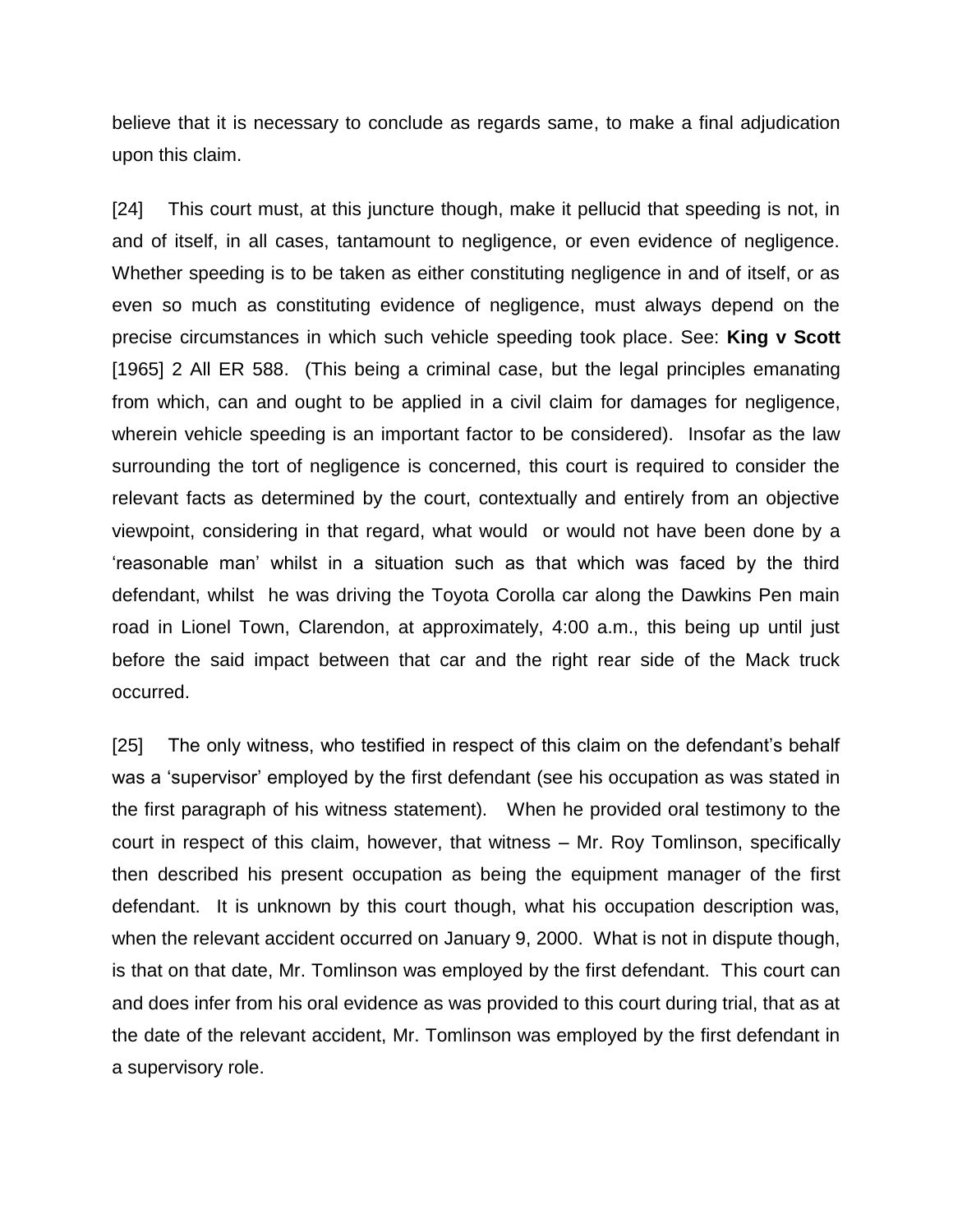[26] Mr. Tomlinson was not driving in, nor it seems, anywhere in the immediate vicinity of where the first defendant's Mack truck was left parked, during the night of January 8, 2000 (the night before the relevant accident occurred). He gave testimonyin-chief, that on or about January 8, 2000 at around 7:00 p.m., he had received a call from Lorenzo Daley who was then employed as a driver, by of the first defendant. The second defendant then informed him that one of the first defendant's trucks, this being the Mack truck, which has been referred to throughout this judgment, was having mechanical difficulties and that he was going to park it to the left side of the road, as it could not be driven any further. It should be noted that the aforementioned evidence as to what Mr. Tomlinson was informed of by the second defendant, was admitted as original evidence and thus, is not being relied on by this court, as proving, or even going towards proving, the truth of that which Mr. Tomlinson was then allegedly told by the second defendant. The evidence as provided to this court in that respect, by Mr. Tomlinson, is relevant for contextual purposes only. This court accepts this evidence and indeed, all other aspects of Mr. Tomlinson's evidence, as were admitted into evidence at trial, as being true. There are though very few other aspects of Mr. Tomlinson's witness statement, which were actually admitted into evidence at trial. Thus, this court has not at all considered the portions of paragraphs 4, 6, 7 and 13 of Mr. Tomlinson's witness statement, which were deleted therefrom, on the ground of inadmissibility. Those portions relate to the time of the accident. What time Mr. Tomlinson arrived at the location where the said Mack truck was parked, in relation to the time when the relevant accident occurred and also, whether there was anything that could have been earlier done, to fix the said truck.

[27] Mr. Tomlinson's evidence was only useful in enabling this court to resolve the pertinent factual issues surrounding this claim, in a few respects. His evidence as given makes it clear as to where the truck was parked when the relevant accident occurred. This court so concludes based on inferences drawn from his evidence. According to Mr. Tomlinson, when he arrived at the scene where the said truck was parked, the truck could not then be removed from there, as it needed a part to be put on it. He further testified that it was unsafe to try to remove it using a wrecker, since, when the truck was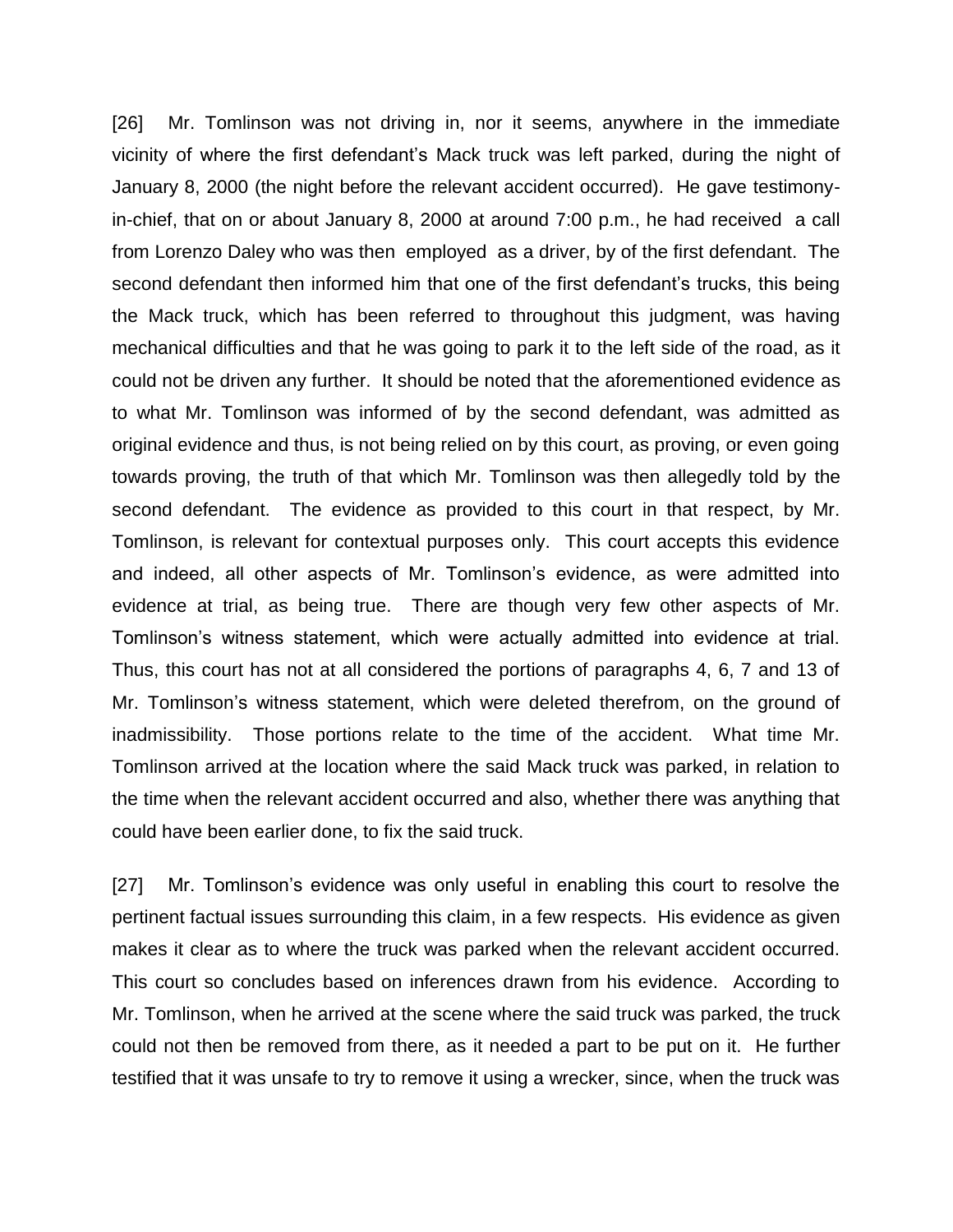left parked; it was filled with aggregate, or in other words, sand and different sizes of gravel. As such, the said truck was not removed, according to his testimony, 'until the Monday morning, following the relevant accident.' Of course, this court carefully notes that Mr. Tomlinson does not have first-hand knowledge, which this court could possibly accept, as to when the said accident occurred. This court nonetheless, accepts Mr. Tomlinson's evidence that said truck was removed at some time after the accident with it had occurred and that it was removed only after the first defendant had managed to obtain the vehicle part that was needed for it and thereafter placed that vehicle part in the said truck. Mr. Tomlinson gave evidence that said vehicle part was obtained on January 9, 2000, which this court takes judicial notice of, as being a Monday. Clearly, if that truck could have been driven away from where it had been left parked, why then would a part have been needed to have been obtained and placed in it, before it could have been and was in fact driven away from there? This court therefore concludes, as a matter of reasonable inference drawn from the proven facts, that said truck had been unable to be driven any further, at the time when it was left parked on the farthest left side of the Dawkins Pen main road. This court also accepts that said truck must have broken down unexpectedly, since, if its breaking down ought to have been expected, why would it then would have been loaded with aggregates and been driven with same?

[28] Mr. Tomlinson's evidence as given of photographs which he took of the said truck, which led to those photographs having been admitted into evidence pursuant to a Notice of Intention to tender same as hearsay evidence – this having been a notice in respect of which, no objection was filed on the claimant's behalf, albeit that at trial, oral objection was then made and overruled by the court, is of some value. Those photographs show that the said truck, when left parked, had reflectors at its rear. In fact, when pressed by defence counsel, on the issue as to whether the said truck had reflectors on it when it was left parked, although she initially denied that it had any reflectors on it that night, the claimant did, after having been shown one of those said photographs, concede that on the back of the said truck, there were at least nine reflectors. In re-examination though, the claimant gave evidence that those nine reflectors were not lit up at the time of the accident.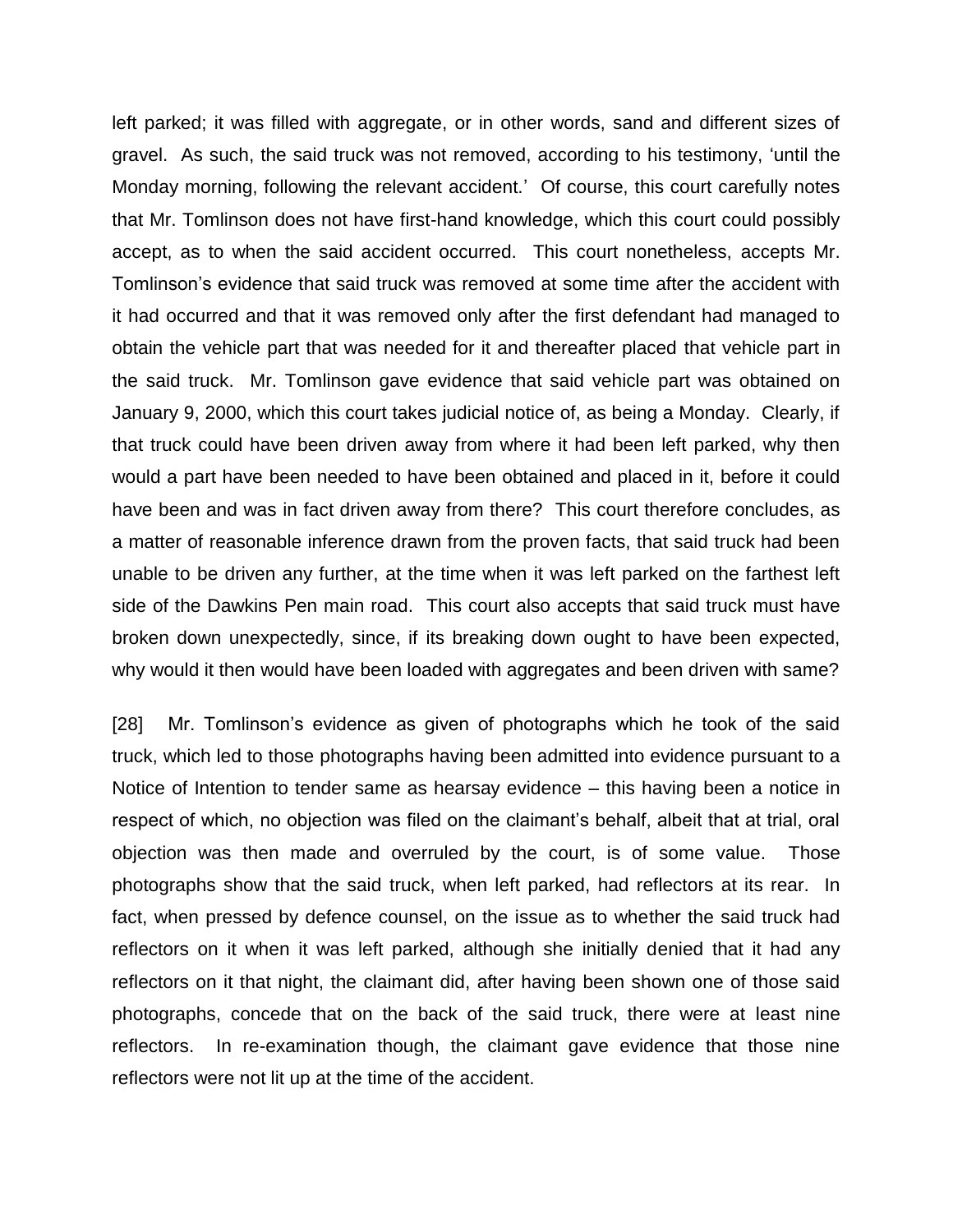[29] There exists no evidence that when left parked, or even that when Mr. Tomlinson arrived at the location where the truck was parked, the truck's engine was then running and that its hazard lights were then on. Could the truck's engine have been left on and the truck's hazard lights left on until the next morning, at which time, no doubt, appropriate arrangements could have been made to remove the said truck from the location where it had been left parked? No evidence has been led to prove that the truck's hazard lights could have been left on until the following morning. Who had the burden of proof in that regard? Undoubtedly it was the claimant. The failure therefore, on the claimant's part, to have led any evidence at trial which was even remotely capable of proving the same, is detrimental to the claimant's claim. It is detrimental because this court is not entitled to conclude, that because its hazard lights were, as can be and is properly inferred by this court, not on at the time when the relevant accident occurred, that such means that is reasonable to expect that said hazard lights could and should have been left on at the time when the truck was last parked, prior to the occurrence of the relevant collision.

[30] As stated earlier, in assessing whether or not there was negligence in that respect, everything must always be viewed in the context of what ought reasonably to have been done, or not done (as the case may be), in the context of the particular circumstances which obtained at the particular moment in time. Accordingly, in order to determine whether the first defendant's employee – the second defendant, was negligent at the material time, in having failed to have on at the material time, the relevant truck's hazard lights, this court would have needed to know whether, notwithstanding the mechanical difficulties which this court has inferred were being experienced by the said truck at the material time and which caused the said truck to have been left parked as, where and when it so was, the hazard lights could have been left on and properly functioned. This may very well not be so, if the vehicle was having engine problems which would have made it unreasonable to have left the vehicle engine running. Equally too, it may not be so, if the said truck had then been experiencing serious electrical difficulties.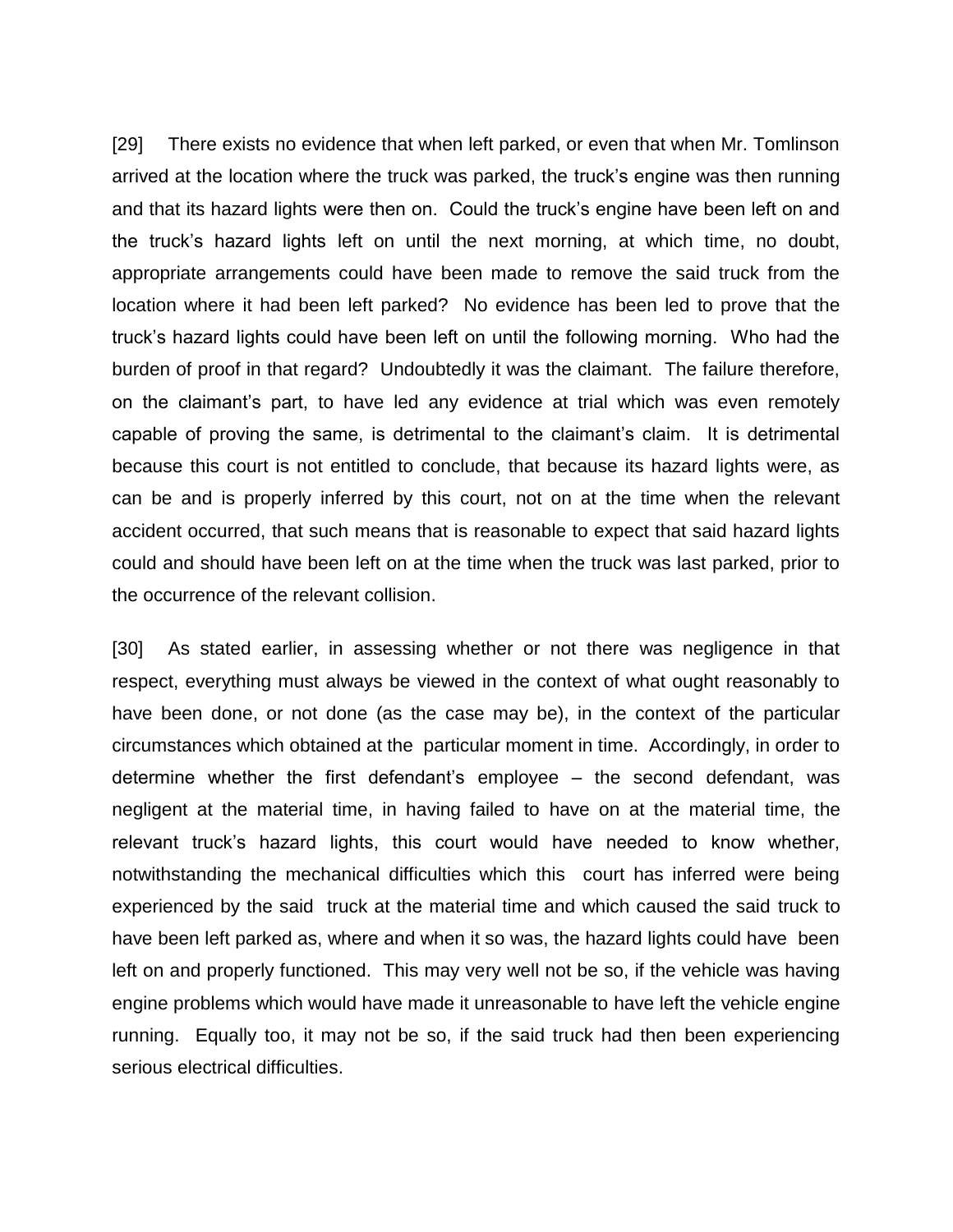[31] The claimant has also alleged that the second defendant was negligent in having failed to give any, or any adequate warning of the presence of the unlit parked truck. The failure of the second defendant to have left on the said truck's hazard lights at the material time, although undoubtedly resulting in less warning of the then parked presence on the relevant roadway, of the said truck, is not, in the circumstances as have been disclosed to this court, proven by the claimant, on a balance of probabilities, as having been negligence which led to the occurrence of the relevant collision. It is not even proven as having been negligent at all. It has not been so proven, because, no evidence was led at trial, from which it can even be so inferred that the, hazard lights were not left on, because of carelessness on the part of anyone, much less, the second defendant. Furthermore though, not only did the claimant fail to prove any negligence at all, on the part of the second defendant and by extension, the first defendant, in respect of the failure to leave the truck's hazard lights on, but also, because she failed to prove that such failure, even if negligent, was what caused the relevant vehicle collision to have occurred. In order to prove a negligence claim, not only does that claimant need to prove that the defendant was negligent in the manner alleged, but also, that that defendant's negligence, caused the claimant physical injury or financial loss, or both, or perhaps, emotional injury coupled with personal injury and/or financial loss. See: **Blundell v Rimmer** – [1971] 1 W.L.R. 123 and 'The White Book', volume 1 [2000], at para. 14.3.4.

[32] It has also been alleged as a particular of the second defendant's negligence by the claimant that the said truck was parked without park lights on. For the same reason as earlier provided in this judgment, in relation to the failure to leave its hazard lights on, this court is unable to conclude that such failure constitutes negligence, or that any such negligence (if this court had so concluded), caused the relevant motor vehicle collision.

[33] What of the said truck's reflectors? Were they working at the material time? These are questions which this court must now seek to answer as issues of fact yet to be resolved and heavily disputed during trial. According to the evidence as given by Mr. Tomlinson, when he arrived at the location where the truck was parked, the truck was then seen by him, as having had several reflectors at the rear thereof and from what he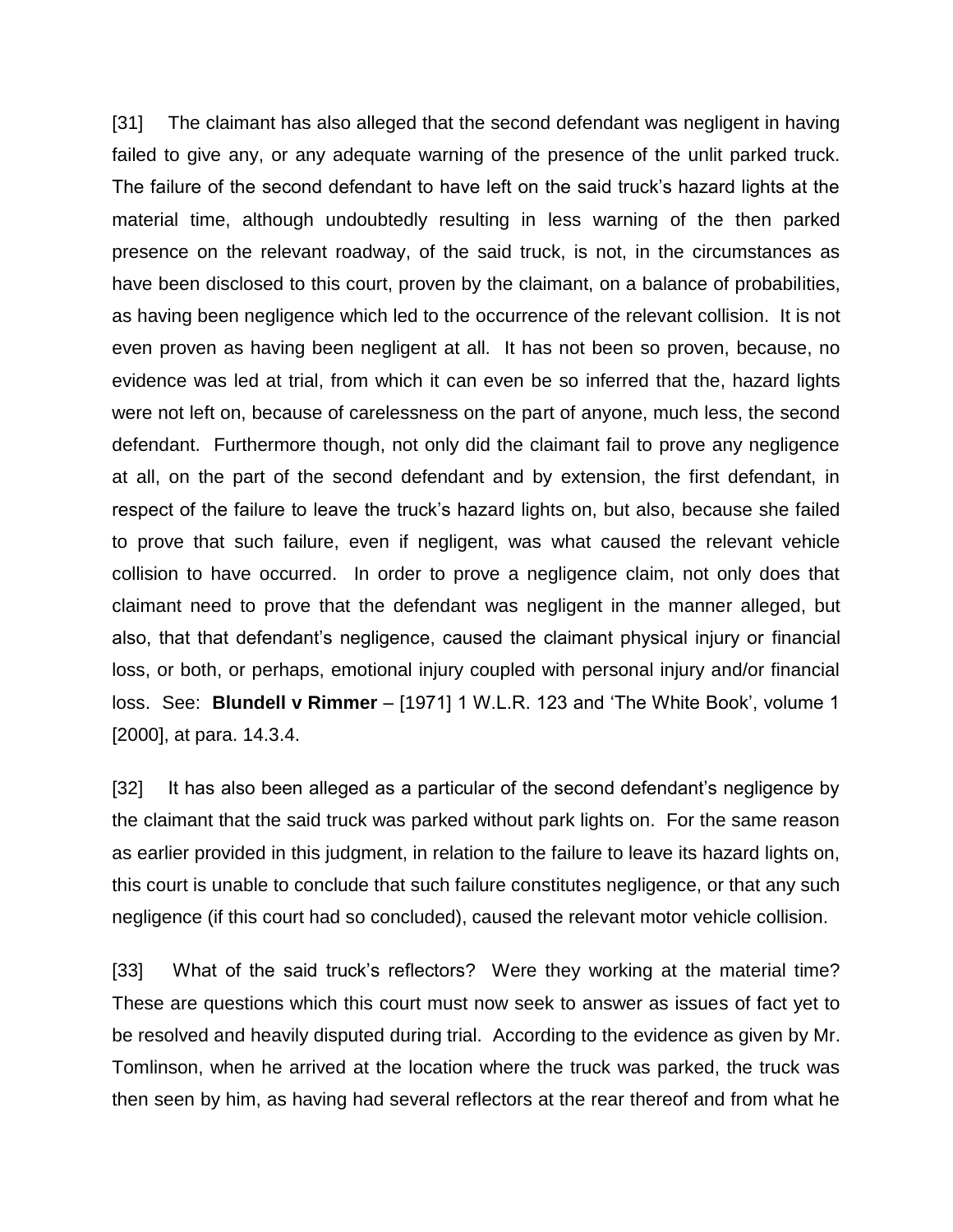could then see, there was nothing hiding those reflectors. (See paragraph 8 of Mr. Tomlinson's witness statement). The claimant, interestingly enough, in her testimonyin-chief, had stated categorically at paragraph 7 of her witness statement, that there were no cones, hazard lights, or reflectors on the parked truck. As earlier mentioned in this judgment though, she conceded while giving evidence during cross-examination, that 'there were at least nine (9) reflectors on the back of the first defendant's then parked Mack truck on that night' (which this court has inferred as being the 'night' when the relevant vehicle collision occurred). The claimant also gave evidence during crossexamination though, that she never saw any light from those reflectors, or anywhere on the parked truck for that matter, at that time.

[34] The claimant also gave evidence during cross-examination, that at around the time when the relevant collision occurred, she did not see the truck before the car crashed into it. In fact, she only, according to her own evidence, saw said truck after the car had crashed into it. By then, that car would have been in the nearby bushes and no light would have been shining on the truck's back reflectors. Equally too, with there being no street lights in that location, it is entirely understandable that the claimant would not have seen any lights on the reflectors that night. This would undoubtedly have then been because, there were, at that time, no lights reflecting on those reflectors. 'Reflectors' are, as the name suggests and as is undoubtedly well known by most persons, useful in reflecting light. As such if no light is shone on a reflector, on a dark road during pre-dawn hours, it is perfectly understandable that no light would then have been seen on those reflectors. Reflectors do not operate electrically, or even with the use of an electric bulb or bulbs. They are used to reflect light and therefore, if no light is shining on a reflector, no light will be seen from any reflector. In any event, the claimant was clearly not seeing exactly what was being done in relation to the driving of the car in which she was then travelling, in the period of time immediately leading up to the exact time when the relevant collision occurred. Added to that, it is entirely understandable that the claimant would not have been particularly alert as to all pertinent matter for the purposes of this claim, in the immediate aftermath of that accident. After all, she did, as a consequence of that accident, suffer a broken arm and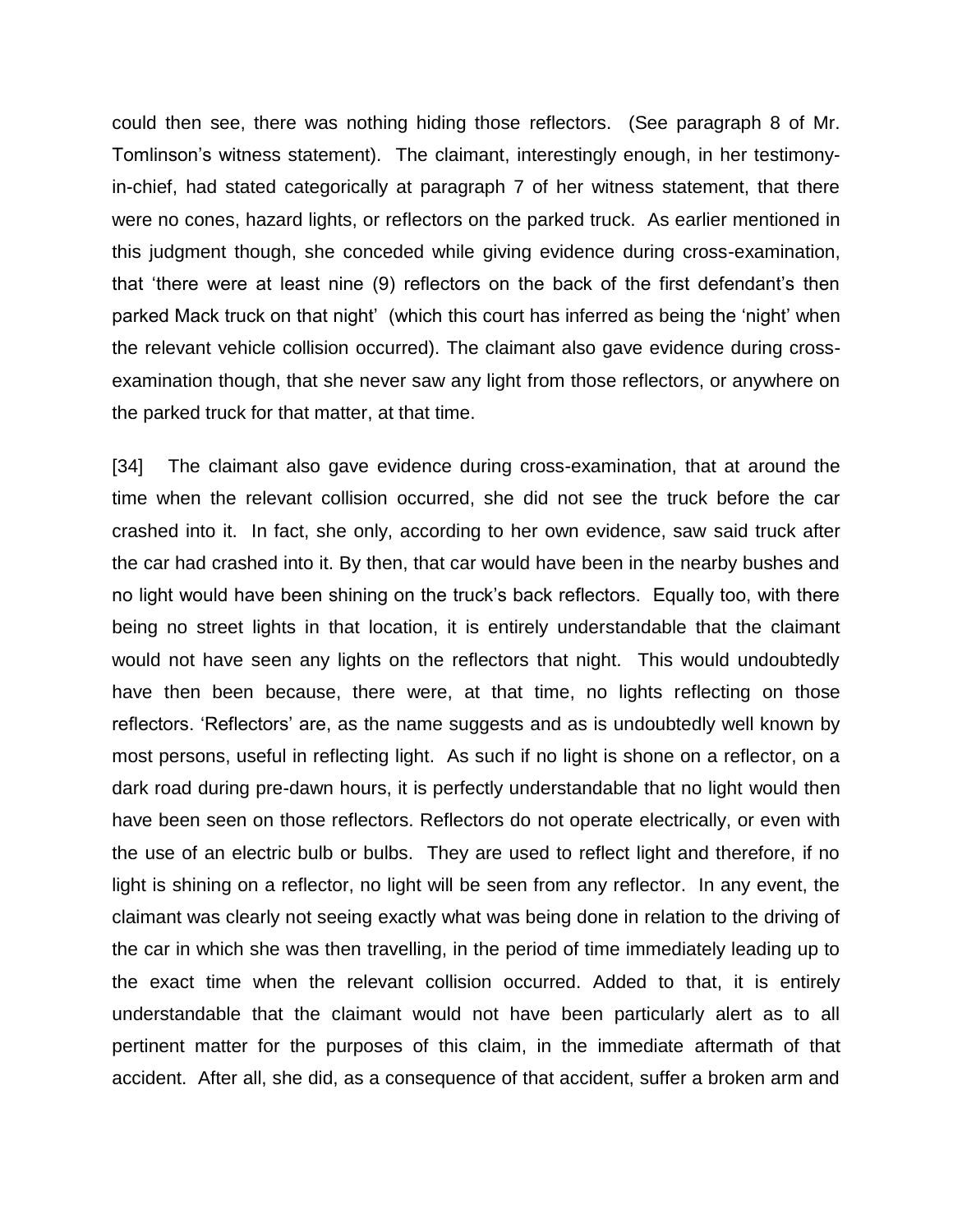well as other injuries and then began to experience pain and suffering. This must have significantly disconcerted her. There were other passengers in that car, in which the claimant was then also travelling as a passenger, who, according to the claimant's testimony-in-chief, as per paragraph 4 of her witness statement, appeared to be unconscious. Undoubtedly, the claimant was also then concerned as regards their fate. In all the circumstances, whilst his court accepts the claimant's evidence that she did not see any lights on the truck's back reflectors in the aftermath of the relevant accident, this court does not conclude from this, that this means that such reflectors were not able to or were not actually, performing their required functions at the required time. The primary functions of those reflectors would, of course, have been to warn/notify oncoming vehicle drivers on the roadway where the said truck was left parked, that such truck was then left parked there, at the material time.

[35] In all the circumstances, the claimant has failed to prove that there was any negligence on the part of the second defendant and by extension, through vicarious liability, the first defendant, which led to the causing of the relevant motor vehicle collision. In that regard, not only has the claimant failed to prove that there was any negligence on the second defendant's part in this particular case, but furthermore, has failed to prove that any act of negligence as specifically alleged in relation to the second defendant, actually caused the occurrence of the relevant accident. As earlier specified, the claimant, in order to have proven her claim, was not only required to prove that the second and thus, the first defendant, were careless, but furthermore, that such carelessness caused the relevant collision. In terms of the specifics of the negligence/'carelessness' alleged, the claimant has failed to prove either of those two required elements of her claim, those being:

- i) Negligence as particularized; and
- ii That such negligence as particularized, caused the relevant accident to have occurred.

This court received, during trial, no evidence from anyone, to suggest that the said Mack truck was either parked without due care and attention or that the second defendant failed to have any, or any sufficient regard for other users of the relevant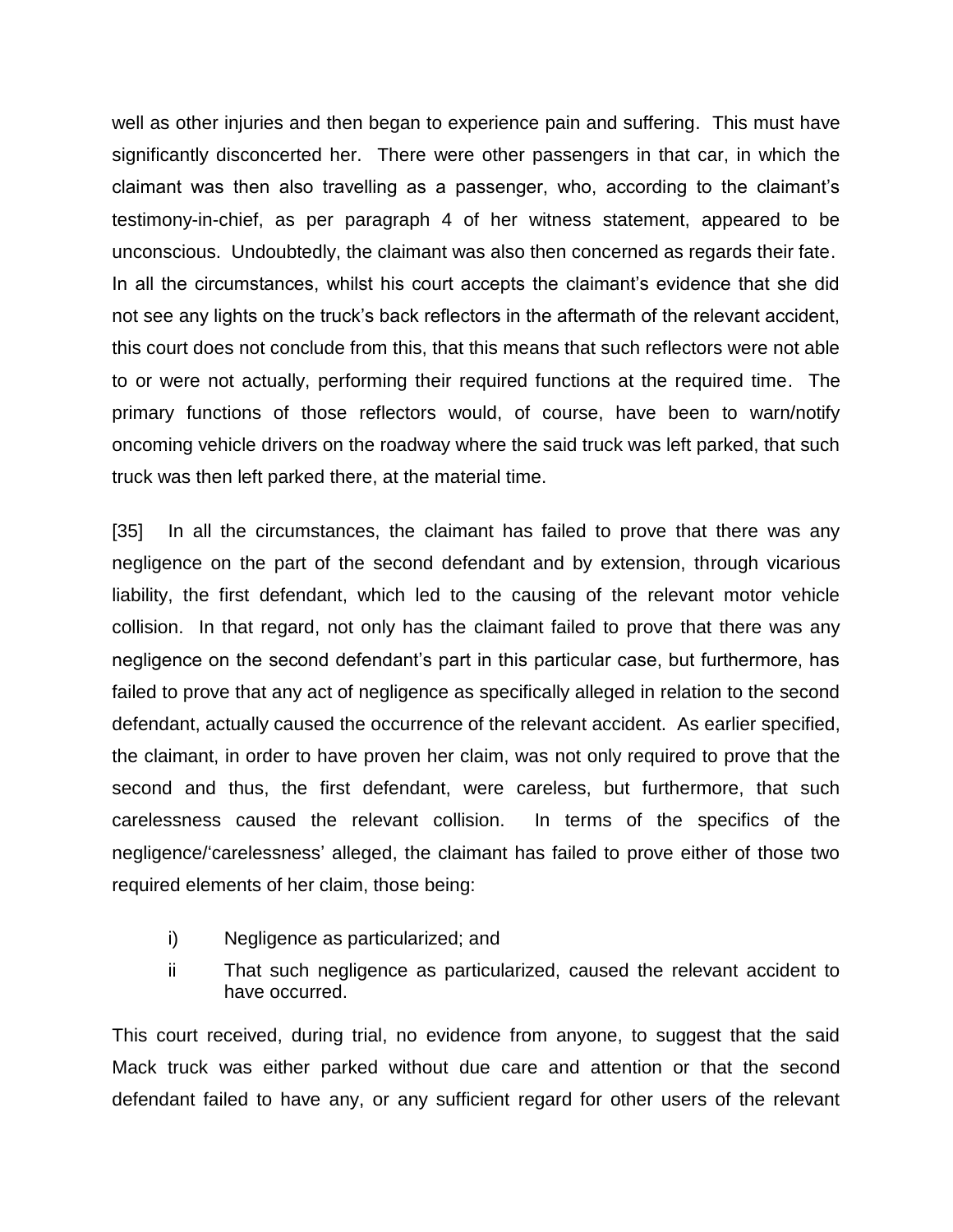roadway. The evidence as given by the claimant, that said Mack truck was properly parked, coupled with the evidence of Mr. Tomlinson showing, by photographs taken by him, exactly where the said truck was parked, leads to this court entirely rejecting these only other two alleged particulars of negligence on the part of the second defendant.

[36] Only one other thing is worthy of mention as regards the alleged negligence of the second defendant and it is that, the claimant testified while under cross-examination that the first time, she saw the truck that 'night' - the 'night' being referred to there, no doubt, as the 'night' when the relevant collision occurred, was at around 7:00 p.m. Clearly therefore, she first saw that truck during the night, at a time when it would have been, at least, fairly dark. She further testified that she had passed that same truck 'there' (no doubt then referring to the location where it was left parked), three to four times that 'night.' She testified that she was driven past it and also, drove past it. On those occasions when she was driven past the truck, her husband was then driving her. As such, from that evidence, this court is entitled to and does conclude that said truck was not only clearly visible while parked to the farthest left side of the road, just adjoining the bushes located there at night, but also, that the said truck could comfortably have been passed by an oncoming car driver, especially in circumstances wherein no traffic was then travelling towards the direction that the car was then coming from. This all the more points to the third defendant's negligence as having been the exclusive cause of the relevant accident, but this issue is more fulsomely addressed in this judgment, in the next few paragraphs.

[37] In the case of *Sibbles v Jamaica Omnibus Services Ltd* –(1965) 9 WIR 56, it was held by Jamaica's Court of Appeal, that if a moving vehicle strikes a stationary vehicle which is properly parked, that in itself is *prima facie* evidence of negligence and the doctrine of '*res ipsa loquitur'* applies.

[38] '*Res ipsa loquitur'* when used on a claimant's behalf, is, as was stated by Morris LJ, in the renowned case **– Roe v Minister of Health** – [1954] 2QB 66, at p. 88, no more than a convenient way of saying that the claimant submits that the facts and circumstances which he has proven, establish a *prima facie* case against the defendant.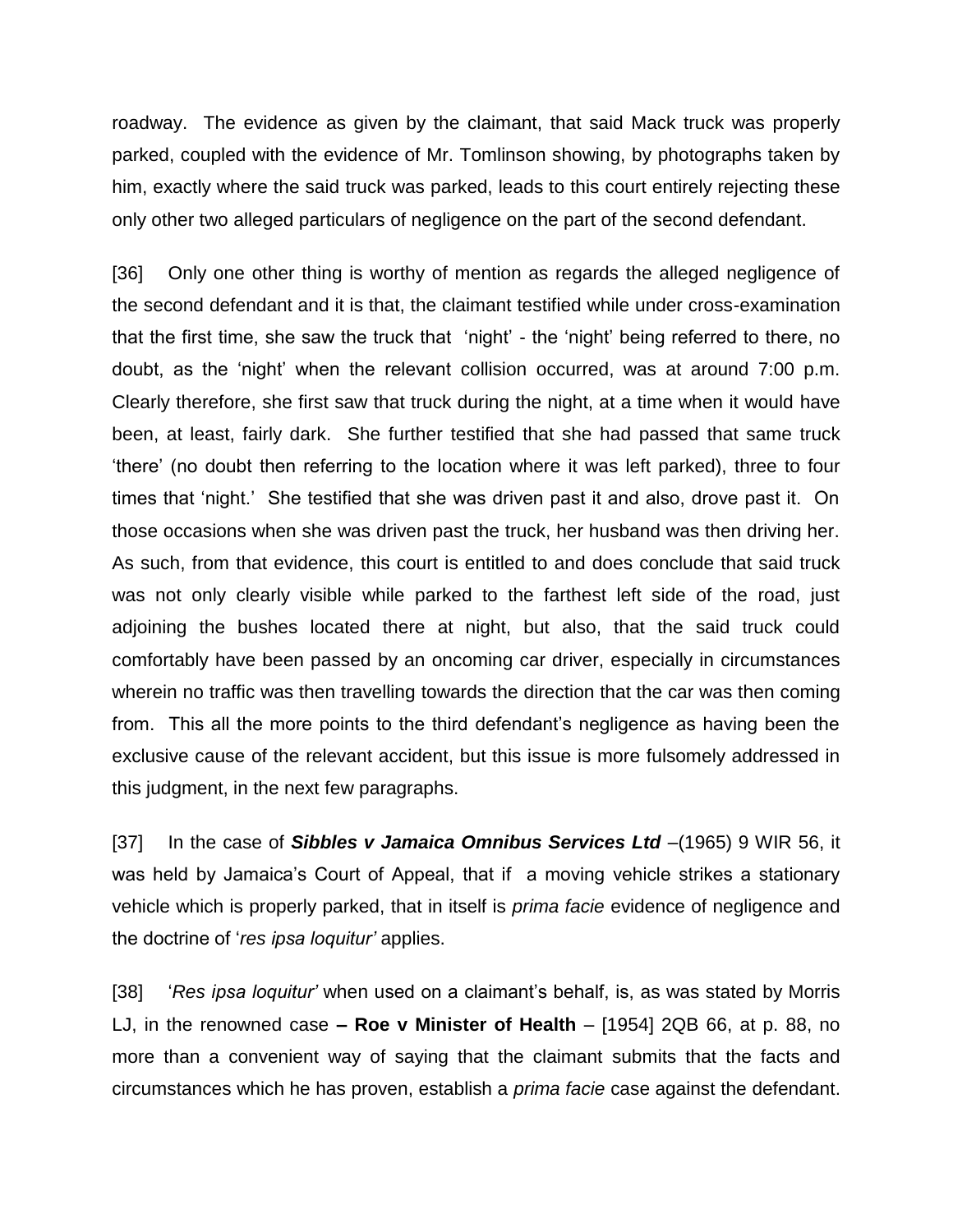In other words, there are certain happenings that do not typically occur, without negligence on the part of someone. Once therefore, as in the case at hand, the Toyota Corolla car was, at the material time, under the control of the third defendant and the impact into the rear of the Mack truck, which was then properly parked, by that car, is such as could not, in the ordinary course, have occurred without negligence, then in such a case, as is the one now under consideration by this court, a presumption of negligence on the part of the third defendant, can properly be drawn by this court. Thus, once the court has drawn such a presumption, an explanation for the occurrence which forms the basis for the claim, is required from the relevant defendant. In the case at hand therefore, the failure of the third defendant to provide any evidence, coupled with the failure of the claimant to prove that any negligence on the part of the second defendant caused the relevant collision, must lead this court to conclude that it was exclusively the third defendant's negligence that caused that collision. The inference of negligence that exists against the third defendant has not, at all been displaced by him. See **Henderson v Henry E**. **Jenkins & Sons** [1970] AC 282 at p. 301, per Lord Pearson. See also **Randall v Tarrant** [1955] 1 All ER 600.

[39] This really does, on the whole, on this court's view of the facts, appear to undoubtedly be a claim which has arisen as a consequence of a motor vehicle collision which occurred solely due to the negligence of the third defendant. His negligence in that regard, was not merely that he was likely speeding, but instead, that he was, in this court's view, likely speeding on a dark road at a time when the atmosphere would undoubtedly have been dark and furthermore, at a time when he was clearly not paying careful attention while so doing. At the very least, the third defendant was surely not paying due care and attention to the relevant roadway at the segment thereof, where the relevant collision occurred. It is either that alone, or that coupled with speeding, which caused the relevant vehicle collision. This is a presumption which this court has drawn and was entitled to have drawn, in the particular circumstances of this particular case. That presumption has not at all been displaced by the third defendant nor has the claimant proven her claim against the first and second defendants.